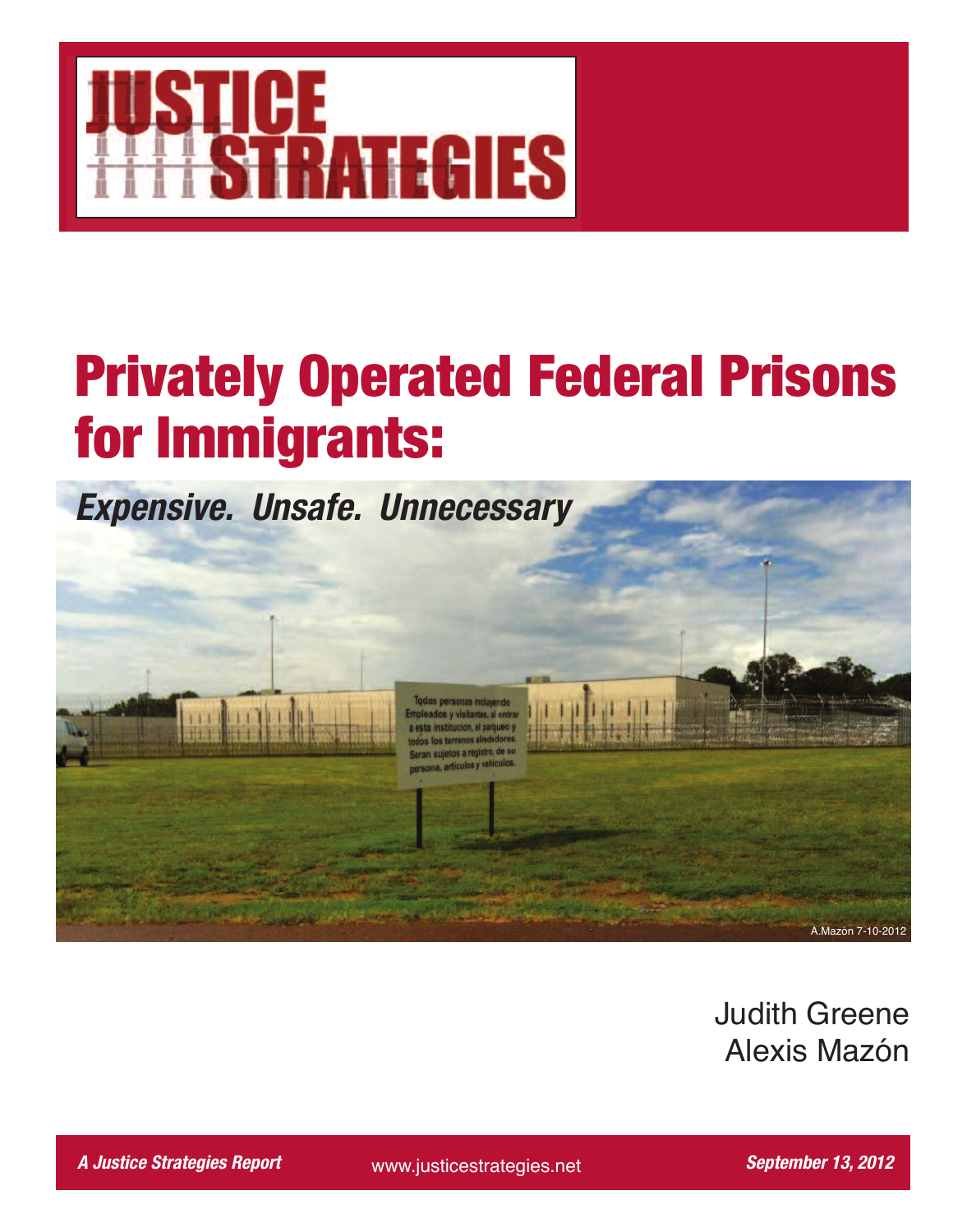# **Mission**

Justice Strategies promotes humane, effective approaches to criminal justice and immigration reform through rigorous analysis, high-quality research and practical policy solutions. This and other Justice Strategies publications may be downloaded, free of charge, at www.justicestrategies.net.

# About the Cover:

Adams County Correctional Center, Natchez, Mississippi Corrections Corporation of America Facility

Spanish language sign warning all employees and visitors to the facility, parking lot, and surrounding areas, that they are subject to searches of their persons, personal effects and vehicles.

> Photograph By Alexis Mazón 7-10-2012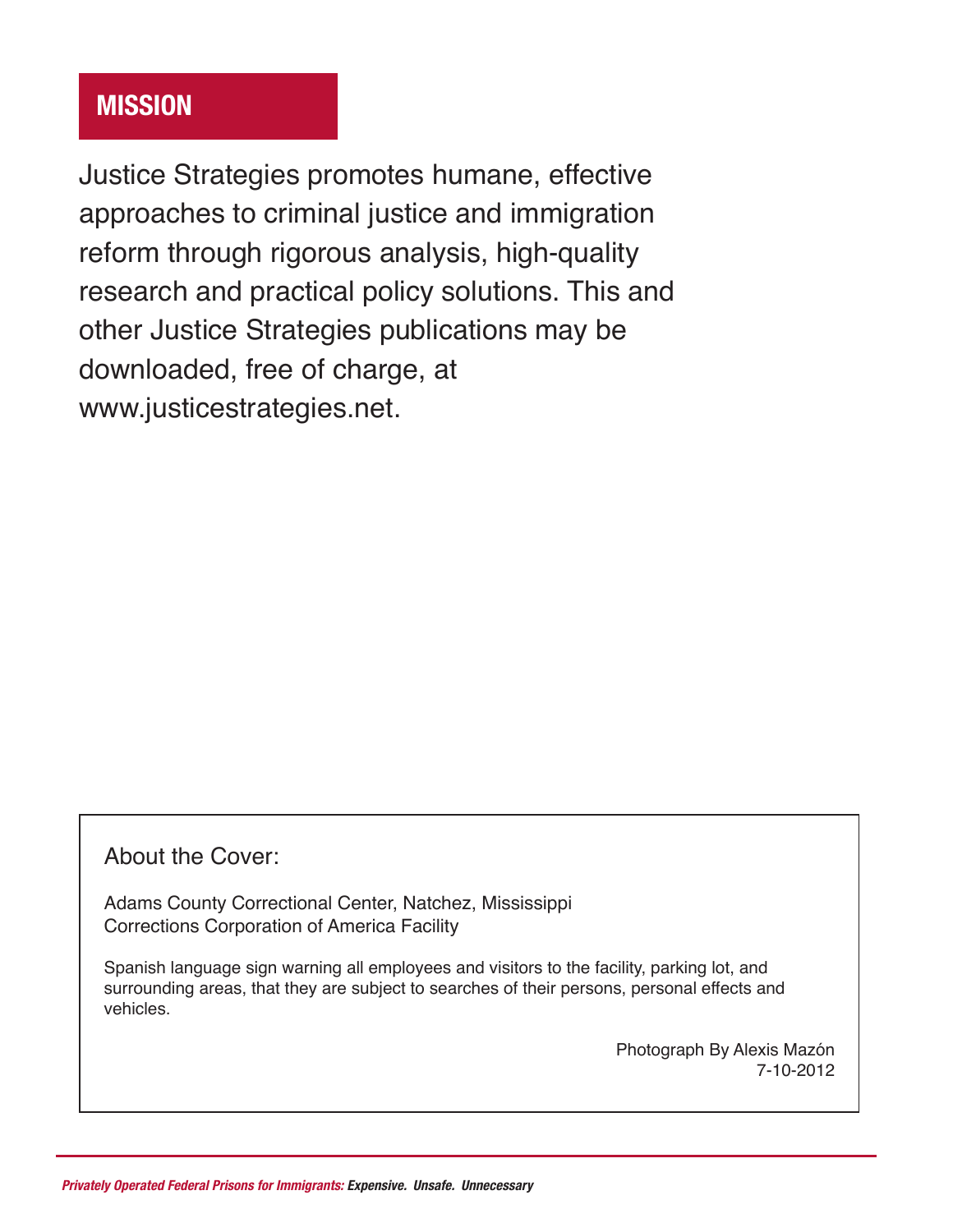$\bigcap$  trolling around the sleepy town of Natchez, Mississippi (pop. 15,672) one may never discover  $\bigcup$ that a flourishing business generating hundreds of millions of dollars in lucrative contracts lies just up the Richard Wright Memorial Highway at 20 Hobo Fork Road. That's where the Corrections Corporation of America (CCA) profits by charging a per diem fee to imprison one of the country's most destitute segments of society, undocumented immigrants. More than 2,500 immigrants are confined in the CCA prison after receiving federal prison sentences for entering the country without papers. Some arrive disoriented and still wearing clothes tattered by their harrowing journey north. Most certainly have no idea they are in a tourist destination of the antebellum South and will be warehoused for months, if not years, at a prison a private corporation built especially for them.

CCA Prison Warden Vance Laughlin assumes an almost prideful air when he announces at CCA's community advisory meetings, held quarterly at the historic Dunleith Plantation, that his prisoners hail from 71 countries, with Mexico representing the largest contingency.<sup>1</sup> Virtually all of them will be deported.

"Having a large Hispanic population has caused a problem," Warden Laughlin told reporters in March 2010.<sup>2</sup> He then proceeded to admit that while 81 percent of the 2,015 prisoners were Hispanic, he only had a total of six employees who spoke Spanish.<sup>3</sup> At the time of these pronouncements, the prison already had been operating with prisoners for seven months.

# **LucrAtiVE FEdErAL Prison contrActs EnricH WALL strEEt corPorAtions**

In 2009, CCA was awarded a four-year contract worth \$226.4 million by the Federal Bureau of Prisons (BOP) to run the new Adams County Correctional Center (ACCC), which it sited in Natchez.<sup>4</sup> The contract is renewable and includes a 90 percent occupancy guarantee.<sup>5</sup> This was the eighth of the now 13 such contracts put out for bidding by the BOP. <sup>6</sup> Together the prisons hold more than 23,000 immigrants for which BOP is paying companies \$5.1 billion. <sup>7</sup> This dollar amount does not include what CCA and its biggest business competitors are paid under their contracts with various other government agencies, including Immigration and Customs Enforcement, the U.S. Marshals Service, the Department of Homeland Security and state and local governments.

<sup>5</sup> BOP Solicitation Number: RFP-PCC-0012," April 1, 2009, available at

<sup>7</sup> "Immigrants Prove Big Business for Prison Companies," Associated Press/USA Today, August 2, 2012, available at http://www.usatoday.com/news/nation/story/2012-08-02/immigration-prison/56689394/1 Accessed on August 19, 2012



<sup>1</sup> "CCA Gives Adams County Correctional Center Update," Natchez Democrat, February 23, 2011.

<sup>2</sup> Jennifer Edwards. "CCA Has Quiet Start at Adams County Correctional Center," Natchez Democrat, March 21, 2010. Jennifer Edwards.

<sup>3</sup> Jennifer Edwards.

<sup>4</sup> BOP Solicitation Number: RFP-PCC-0012," April 1, 2009, available at https://www.fbo.gov/

https://www.fbo.gov/?s=opportunity&mode=form&id=b27d34eb774bfb1f088be9be0fb2f275&tab=core&\_cview=1 Accessed on September 9, 2012.

<sup>6</sup> BOP Solicitation Number: RFP-PCC-0012," April 1, 2009, available at

https://www.fbo.gov/?s=opportunity&mode=form&id=b27d34eb774bfb1f088be9be0fb2f275&tab=core&\_cview=1 Accessed on September 9, 2012.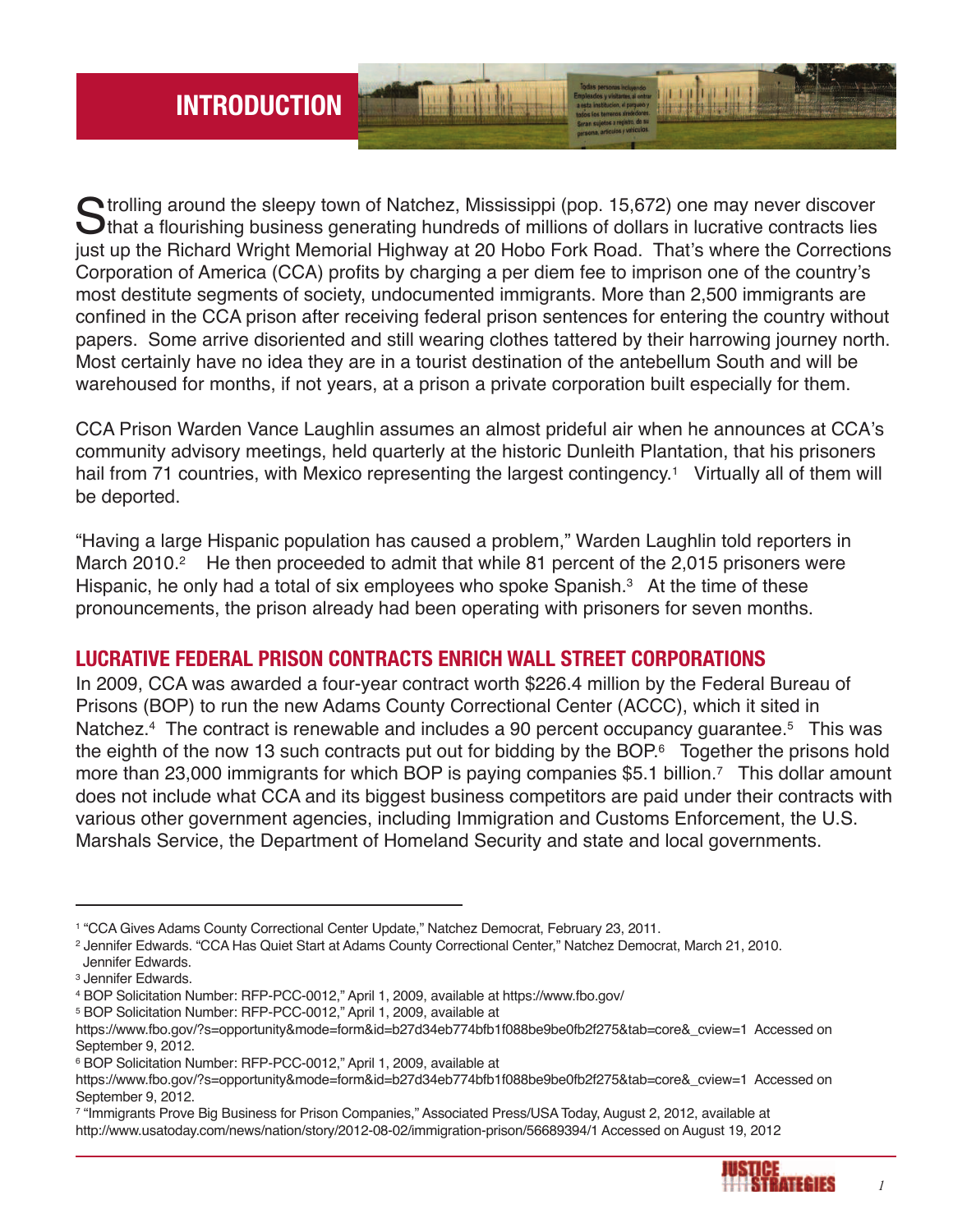As a result of winning contracts to lock up both immigrants and U.S. citizens in nearly half of all states, CCA reported \$1.74 billion in revenue in 2011 alone. <sup>8</sup> When he announced the opening of CCA's new prison in Natchez, CCA President and CEO Damon T. Hininger declared, "This new award is very exciting, because it indicates to our shareholders, to our local communities, to our customers and certainly to all of you that CCA is indeed performing well, despite the lagging economy." <sup>9</sup> He also pointed out that this was in fact "the fourth facility CCA operates in Mississippi." <sup>10</sup> During CCA's quarterly earnings conference call on August 9, 2012, Mr. Hininger told investors he was "excited" to have made CCA's first payout of dividends on June 22, 2012.<sup>11</sup> CCA's near brush with insolvency in the late 1990's, due to prisoner abuse lawsuits, management problems and dwindling contracts, must have seemed like a distant memory.

## **We're also very excited that we've kicked off officially our dividend program.**

*Damon T. Hininger, President and CEO, CCA, August 9, 2012*

The sounds of earnings records breaking and champagne glasses clinking have not been able to drown out the noise brought by scores of lawsuits for wrongful deaths and horrific abuse, or the powerful statements of the immigrant prisoners themselves, who against all odds have made their difficult circumstances known through the global media. International condemnation of the private prison industry by human rights advocates continues to grow, while grassroots divestment campaigns spring forth, reminding Wall Street that rising prison populations and profit-making prisons have no place in healthy, democratic societies.

#### **dEAdLY conditions**

"There aren't any good prisons, but the private ones are even worse," declares Tom Fortner, a former public defender based in Hattiesburg, Mississippi, about 150 miles east of Natchez. Fortner has become familiar with CCA's practices as they run two other abuse-ridden prisons in Mississippi. "Everything about it is all profit," he adds.

Reports of abuses at the CCA prison in Natchez have plagued it nearly from the start, according to Bill Chandler, director of the Mississippi Immigrants Rights Alliance (MIRA) in Jackson. Immigrants have reported to local advocates that they endured beatings by guards, discriminatory and humiliating treatment, substandard food, periods of excessive lockdown and lack of proper medical care.

http://www.marketwatch.com/investing/stock/cxw/financials. Accessed on August 19, 2012.

<sup>8 &</sup>quot;Corrections Corp. of America Income Statement," Market Watch/Wall Street Journal, available at

<sup>9</sup> Damon Hininger. "Adams County Facility Officially Opening," INSIDE CCA, available at http://www.insidecca.com/cca-voices/adamscounty-facility-officially-opening/ Accessed on September 8, 2012

<sup>10</sup> Damon Hininger.

<sup>11</sup> "Corrections Corporation of America's CEO Discusses Q2 2012 Results – Earnings Call Transcript," Seeking Alpha/The Street, August 9, 2012, available at http://www.thestreet.com/story/11659842/1/corrections-corporation-of-americas-ceo-discusses-q2-2012-results- earnings-call-transcript.html Accessed on August 20, 2012.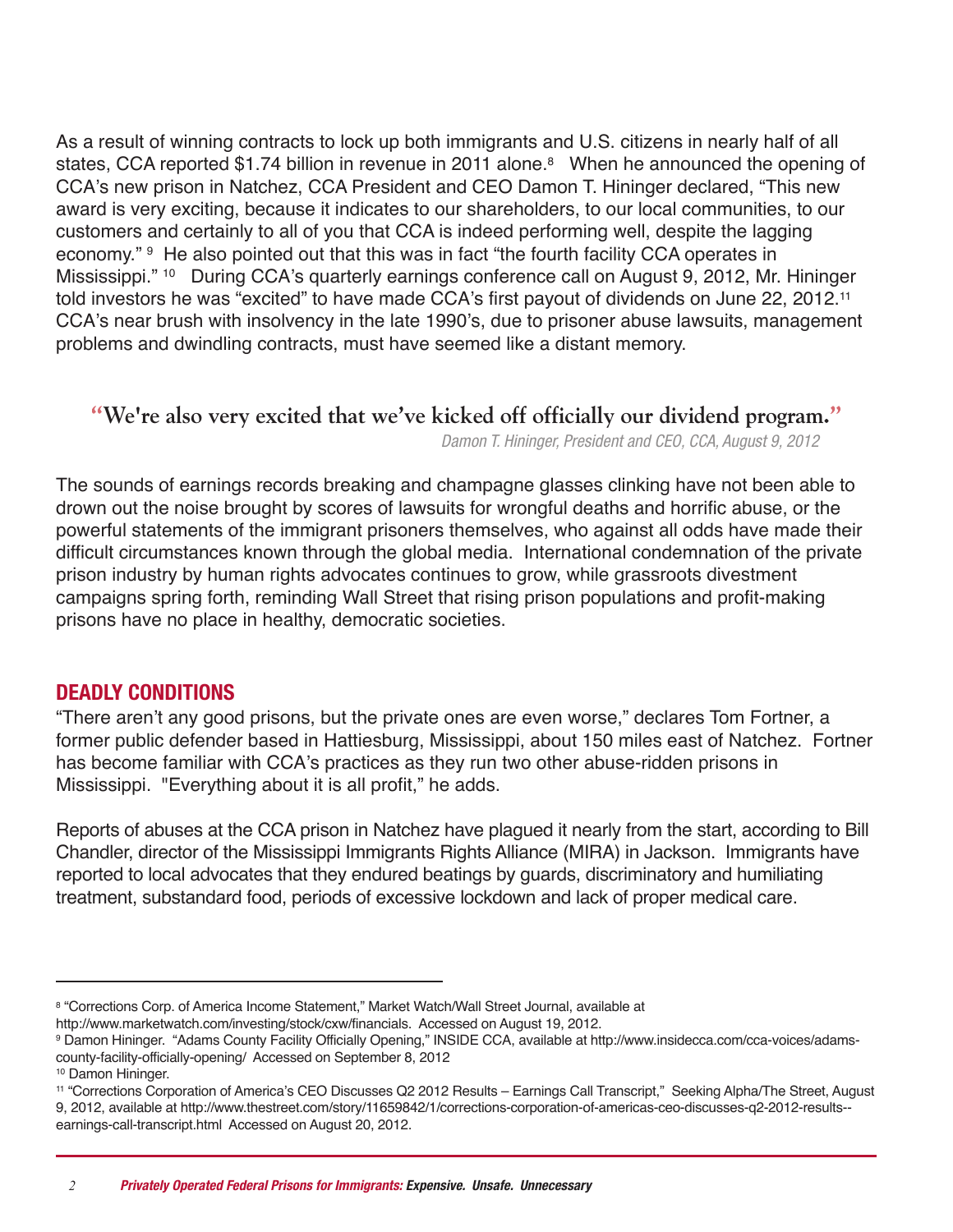One man reported to Mr. Chandler that he witnessed an elderly prisoner pass out, begin convulsing and stop breathing in full view of guards who merely stood by. He said fifteen minutes passed before any prison staff began to administer CPR.<sup>12</sup> According to another prisoner, there is only one doctor for all 2,500 prisoners. There are several nurses on staff who write prescriptions and conduct exams. When this prisoner asked why he was not able to see a doctor, the nurse told him "not to worry." 13

Juan Villanueva paid the ultimate price for attempting to reunite with his family in the U.S. After being deported to Mexico in 2007, he was desperate to return to the place he had called home since the age of four, Los Angeles, California. All seven of his brothers and sisters are U.S. citizens and live in Southern California, along with his mother and a loving extended family. On his way back, he was stopped near San Diego and detained by immigration authorities. They handed him over for prosecution in the San Diego Federal Court.

Mr. Villanueva found himself sentenced to 41 months of hard time. He was shipped to the state of Mississippi, where he would be under the control of the Corrections Corporation of American (CCA) for the following three years.

# **tHE routE to A For-ProFit PriVAtE Prison in MississiPPi**

According to his family, Mr. Villanueva had been a Legal Permanent Resident of the U.S. for most of his life. In Los Angeles in 1995, he was arrested by an infamously rogue police unit in the neighborhood where he grew up. Police officers with the Rampart CRASH Division of the LAPD accused him of killing another person. Mr. Villanueva was sentenced to 15 years for manslaughter.

Not long after Mr. Villanueva was prosecuted, CRASH took the national stage when it came to light that its officers had perpetrated what would become the largest police misconduct scandal in U.S. history. More than 3,000 criminal cases were subsequently reviewed and 106 convictions were overturned after it was found that Ramparts police had planted false evidence, framed people for murder and even maimed and killed suspects.

By 2007, Mr. Villanueva had completed 85 percent of his sentence and was released to Immigration and Customs Enforcement (ICE), which deported him to a country he had not known since he was a toddler. With few opportunities in Mexico and far away from his family, he decided to risk it all and embarked on a journey back to Los Angeles.



<sup>12</sup> Bill Chandler. Personal Communication, July 12, 2012.

<sup>13</sup> Bill Chandler.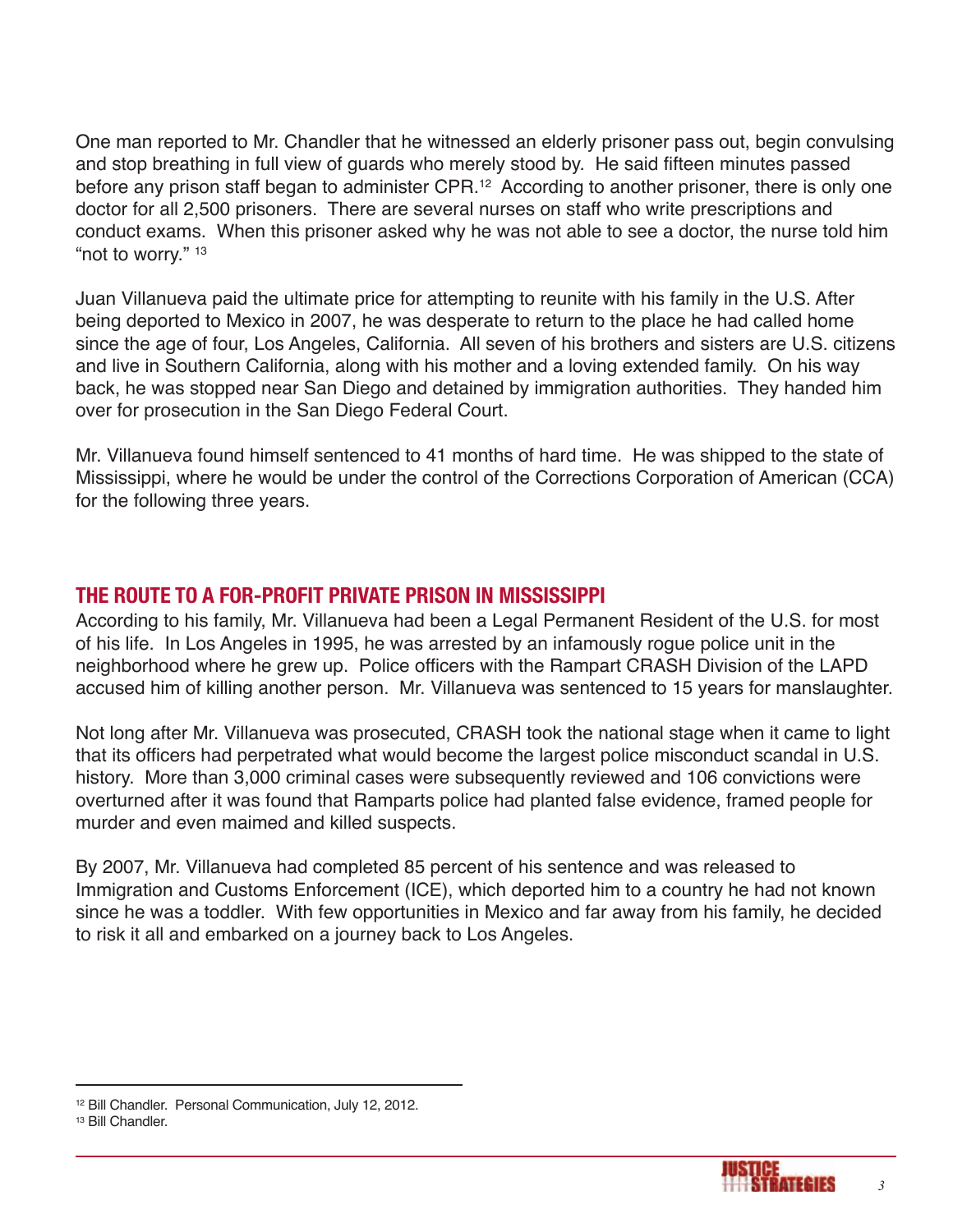# **He was full of life. In that little amount of time he just became a totally different person.** *Iván Ayala, speaking of his deceased brother, Juan Villanueva*

After being arrested and charged for setting foot on the San Diego side of the border, he requested to serve his sentence in a California federal prison. The government sent him to Mississippi instead. According to his sister, Angélica Moreno, Mr. Villanueva went to see a prison nurse and reported that he had started coughing up blood. A prison x-ray revealed a spot on one of Mr. Villanueva's lungs. The prison staff prescribed antibiotics and assured him that he was fine and told him "not to worry." They said that it was "just the flu."

#### **Prison HEALtH cArE disAstEr**

The family says that Mr. Villanueva continued to deteriorate in the weeks that followed, and made repeated requests for medical attention. He was prescribed two subsequent rounds of antibiotics, which seemed to make him even more sick. He continued coughing up blood.

Mr. Villanueva was placed in isolation for three weeks after guards locked his entire unit down following a fistfight between two other people. He was removed from lockdown after prison officials finally became concerned that he was vomiting blood in his isolation cell. He was taken to the hospital, but remained there only briefly before being returned to the prison.

Mr. Villanueva's brother, Iván Ayala, had become so alarmed about his condition that he flew to Mississippi from Los Angeles to investigate the situation. He was shocked to find his formerly youthful 39-year old brother terribly underweight and looking like he had aged decades. His sister recounts, "He'd lost so much weight. It was unbelievable. He's a tall guy, six foot two or three. He was full of life. In that little amount of time he just became a totally different person."

Mr. Villanueva told his brother that he had been locked down in isolation for three weeks, vomiting blood and unable to walk. He complained that the prisoners were served dinner at 3:00 in the afternoon every day, and that the food was highly inadequate. Worried that Mr. Villanueva was suffering from cancer, his brother tried to convince the prison staff that Mr. Villanueva needed immediate medical attention.

The family reports that when prison officials transported him to the emergency room of a local hospital, the doctor detected a second spot on his other lung. They say that chemotherapy treatment was available at the hospital and it had the potential to save Mr. Villanueva's life. Although Mr. Villanueva desperately needed chemo treatment, the prison staff would not transport him for most of the appointments.

This prompted his brother to make another trip to Natchez to again demand that they provide Mr. Villanueva with the needed treatments. CCA staff claimed that BOP officials had not signed off on the treatment. His sister recalls, "He was dying little by little. They could have done something about it. But they didn't because he was just a prisoner."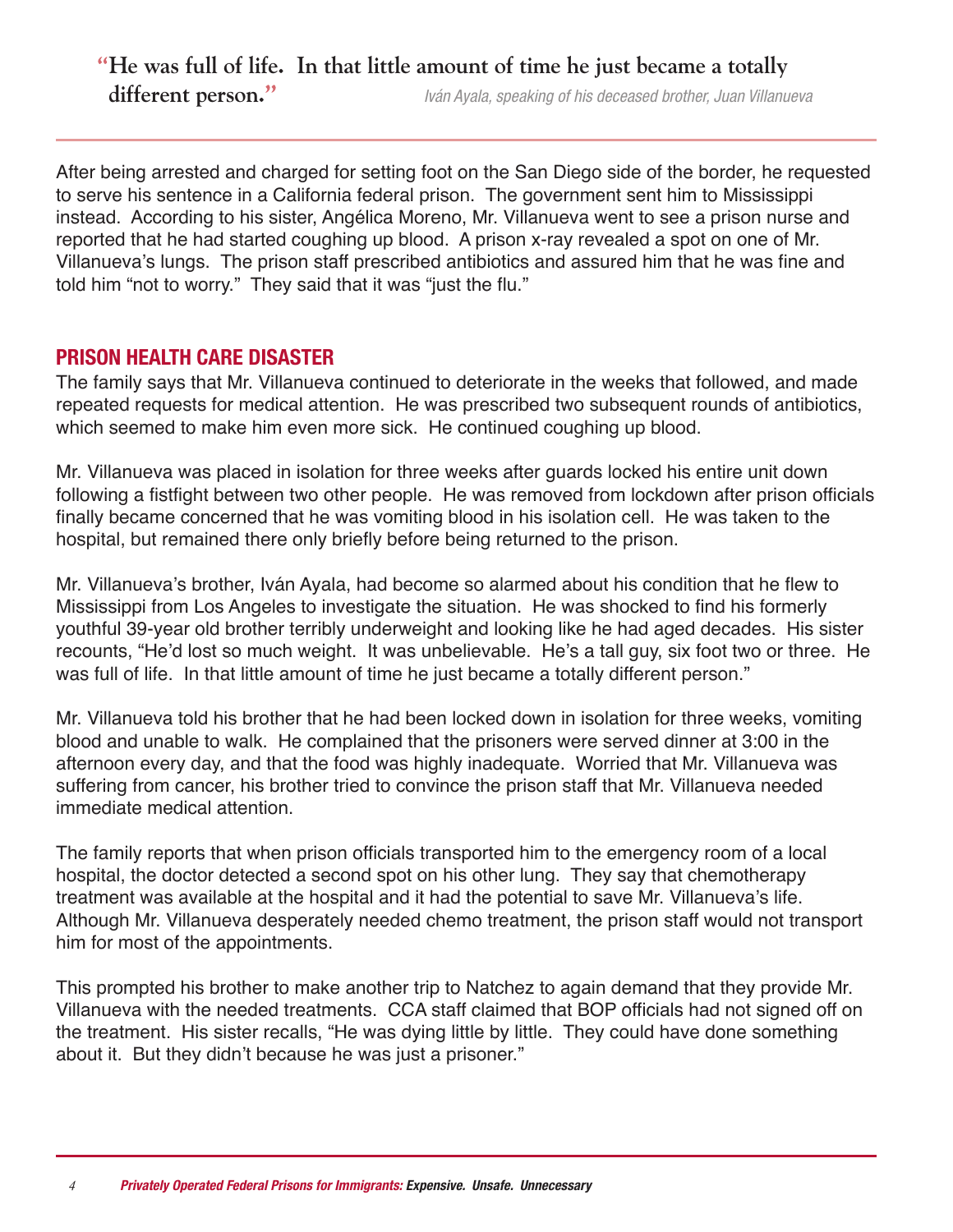She says that Mr. Villanueva told her he had witnessed another man cry and scream in agony over a period of weeks, due to pain in his side, in the area of his appendix. "For a man to cry and cry out it has to be something very strong. But the prison staff didn't pay any attention to him. They laughed at him. His appendix burst at the prison. He died."

Just days before a prisoner uprising on May 20, 2012 that thrust the CCA prison into national headlines, Mr. Villanueva disappeared from the prison. Despite numerous requests, CCA would not disclose Mr. Villanueva's whereabouts to his family. Finally, after three weeks had passed, they were notified that he had been moved out of state. Her brother's health had deteriorated so dramatically that he had been transferred to a BOP medical facility in Butner, North Carolina. His sister immediately flew to North Carolina and rushed to the prison hospital to be by his side. "He was dying in there and we couldn't do anything. It was so hard." Mr. Villanueva died in prison on July 12, 2012, just two months from his release date. "My mother, especially, was devastated," his sister says.

After Mr. Villanueva died, the BOP released Mr. Villanueva's body to his sister. She made arrangements to have his body flown back to Los Angeles for burial. The family has requested that CCA and the BOP release all of Juan's medical records, beginning from the time his symptoms began. The Mexican Consulate has also requested the records, but everyone is still waiting for a response. His sister does have a copy of Mr. Villanueva's death certificate. It indicates the cause of death to be lung cancer.

A Mexican Consulate official says that they have interviewed dozens of people in the prison, both prior to and after the May 20 uprising. Mr. Villanueva's case is one of many being investigated by the Consulate. <sup>14</sup> Mr. Villanueva's sister says that when her brother lay in his BOP hospital bed dying, he told her, "You have to do something. If you can do something, do it for all the people who are still there."

"You shouldn't have a death sentence because you came to the U.S.," says Gail Tyree, a long-time Mississippi resident and community organizer who mobilized several campaigns to stop the construction of private prisons in the U.S. South, including the one in Natchez. Community advocates ran a local petition drive to prevent the prison from being built. They were successful in stopping another proposed prison in a neighboring county, but were unable to collect the number of signatures in Adams County required by state law.<sup>15</sup> The Villanueva family, faith groups and human rights organizations remain determined to continue organizing against immigration prisons and the laws that criminalize their communities. "For my brother it is too late," his sister cries, "But we cannot let his death be in vain. I want to do something for the people who are still in that prison."



<sup>14</sup> Telephone communication with Miguel Ángel Ferreira, Mexican Consulate, New Orleans, September 6, 2012.

<sup>15</sup> Ryan Nave, "Private Prison, Public Problem," Jackson Free Press, June 23, 2012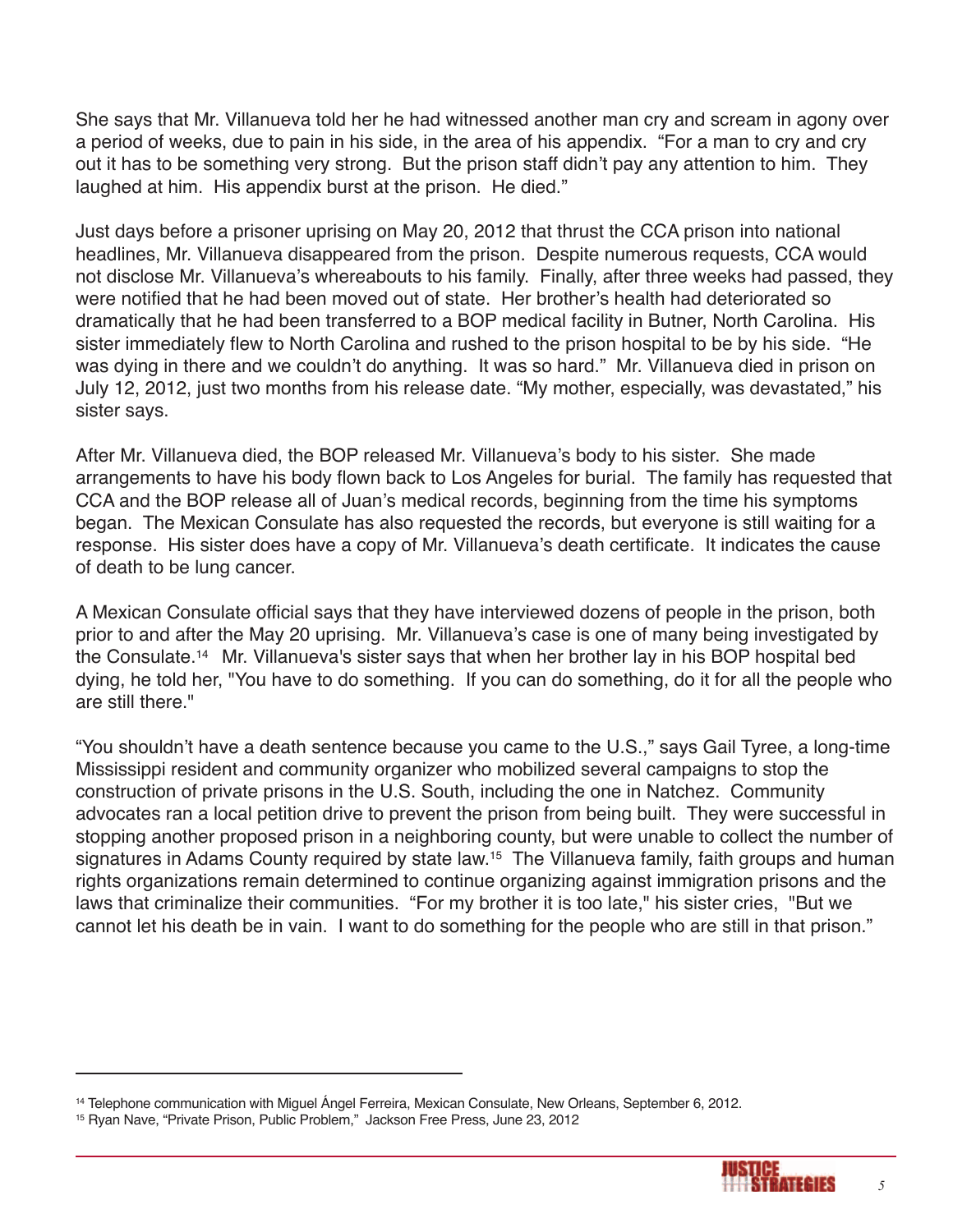# **For my brother it is too late... but we cannot let his death be in vain. I want to do something for the people who are still in that prison.**

*Angélica Moreno, sister of Juan Villanueva*

#### **MAY 20, 2012: tHE PrisonEr uPrisinG**

On a Sunday afternoon in late May around 1:30 pm, prisoners at CCA's prison in Natchez engaged in a collective refusal to return to their cells and thus began an eight-hour standoff that would leave 20 people injured, one guard dead and \$1.3 million in property damage. <sup>16</sup> Accounts of what occurred are still emerging, but thus far most accounts, including official court records, corroborate the original statements of prisoners themselves who insisted they made repeated requests for a meeting with prison officials to address a list of grievances about mistreatment. <sup>17</sup> When these appeals were ignored, they organized themselves and reportedly planned ahead of time to present prison officials with their list that Sunday, and to disobey orders to return to their cells until their demands were met. 18

"They always beat us and hit us. We just pay them back… We're trying to get better food, medical, programs, clothes. We're trying to get some respect from the officers and lieutenants that call us wetback," said an unidentified prisoner when he called a Jackson television station, WAPT Channel 16. This same prisoner told Meg Pace, a WAPT reporter, that tensions exploded when guards sprayed tear gas on prisoners.<sup>19</sup> The prisoners then proceeded to seize control of the prison and took several guards hostage.

It has been reported that some of the guards perceived by prisoners to be "good," or "non-abusive" had been warned ahead of time by prisoners to call in sick that day so as to stay out of harm's way. Those reports also claim that the day before the riot, cell phones were brought into the prison and used to contact "good" guards and warn them before the disturbance. The same prisoner who telephoned WAPT Channel 16 twice during the uprising stated, "We don't have nothing against most of the officers, just the management that disrespects us all the time." 20

This is only the second time a guard has been killed at a CCA prison in the U.S.<sup>21</sup> After the disturbance was quelled, prisoners were locked down in their cells for more than two months. The FBI went in and along with internal investigators interrogated prisoners. In August, when the lockdown was partially lifted, prisoners were allowed to resume occasional phone calls and hot food was reinstated.<sup>22</sup> Two prisoners have been charged with alleged involvement in the uprising. On August 27, 2012, one of them, Juan López Fuentes, pled guilty to being involved in U.S. district court. He now faces up to 10 years in prison. He was originally scheduled to be released in August from the Natchez prison and deported. <sup>23</sup>

<sup>16</sup> Holbrook Mohr, "One Inmate Pleads Guilty, Another Charged in Riot," Associated Press/San Francisco Chronicle, September 6, 2012 <sup>17</sup> Holbrook Mohr.

<sup>&</sup>lt;sup>18</sup> Ryan Nave, "Causes of Riot Revealed," Jackson Free Press, August 22, 2012

<sup>19</sup> "Man Claiming to be Inmate Snaps Pics from Inside Riot: Inmate Sends Photos from Phone to 16 WAPT." WAPT-16, May 22, 2012 available at http://www.wapt.com/news/mississippi/Man-claiming-to-be-inmate-snaps-pics-from-inside-riot/-/9156860/13565752/- /pr4dpwz/-/index.html Accessed on September 8, 2012.

<sup>20</sup> "Man Claiming to be Inmate Snaps Pics from Inside Riot: Inmate Sends Photos from Phone to 16 WAPT."

<sup>21</sup> Robbie Brown, "Mississippi Prison on Lockdown After Guard Dies," New York Times, May 22, 2012

<sup>22</sup> Telephone communication with Miguel Ángel Ferreira, Mexican Consulate, New Orleans, September 6, 2012

<sup>23</sup> Holbrook Mohr.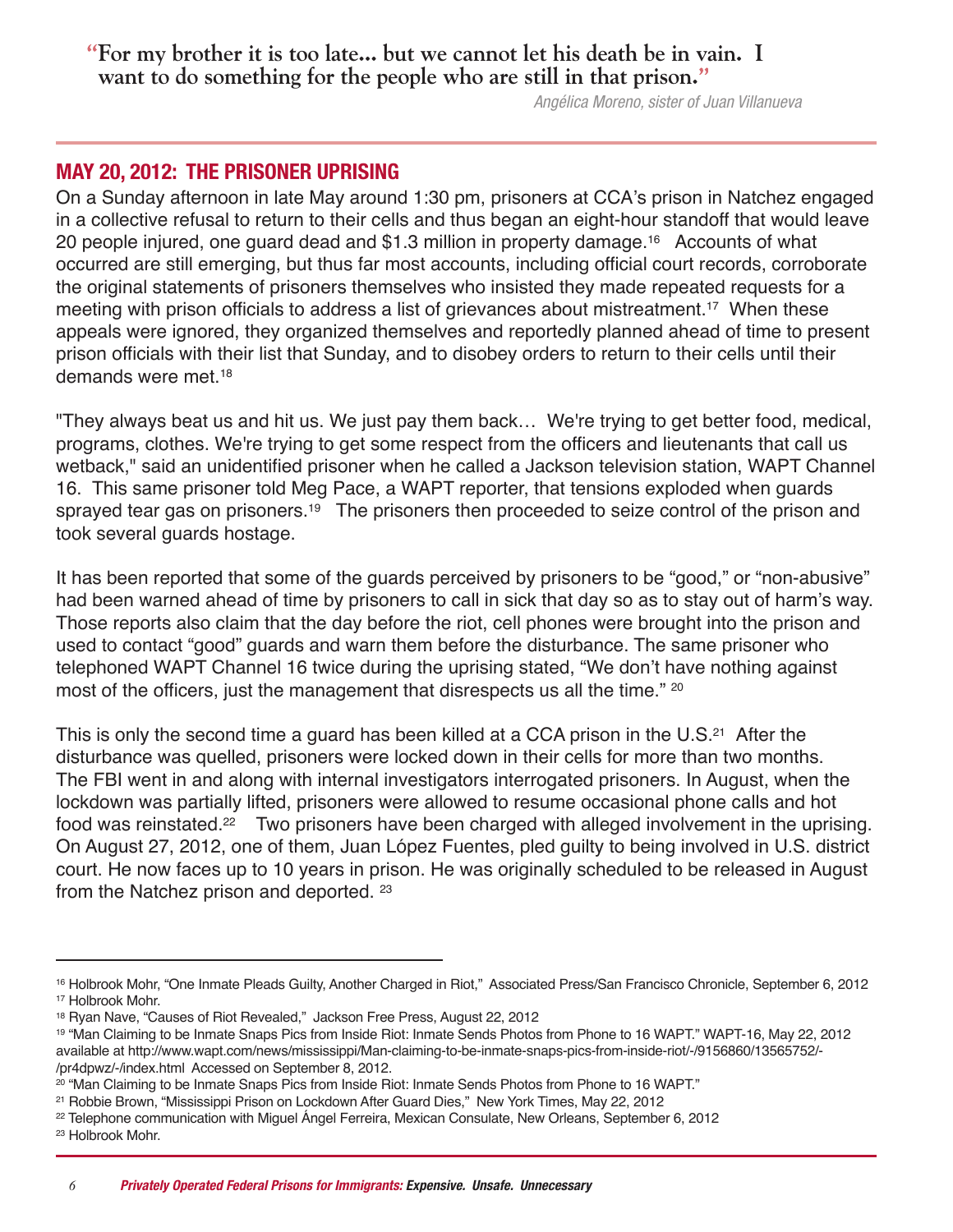# **FBi AGEnt: PrisonErs WErE ProtEstinG MistrEAtMEnt**

To the surprise of many, the FBI conducted its own investigation of the incident and concurred with human and civil rights groups. The FBI's investigator found that prisoners were protesting what they perceived to be a lack of adequate food and health care and disrespectful treatment by guards. <sup>24</sup> In his affidavit, filed on August 8, 2012 in conjunction with the first set of charges brought against a prisoner for the incident, Mr. López Fuentes, FBI investigating agent Casey Markovitz wrote, "Many within the inmate population became disgruntled with what the inmates' perceived to be inadequate or substandard food, medical conditions and disrespectful staff members." He goes on to state that a group of prisoners called the "Paisas" [countrymen, in Spanish] planned to take a list of grievances to Warden Vance on May 20, 2012. 25

The FBI agent's affidavit continues, "Granados and Arredondo instructed the Paisas to disobey orders from the staff and to remain in their housing units until Warden Laughlin met the demands of the inmates." Agent Markovitz then referenced the prisoners' specific complaints about guards, writing that, "The Paisas had compiled a list of several CO's [correctional officers] they no longer wanted working at ACCC."

He then describes how a large group of inmates moved to another prison gate and again demanded a meeting with the warden. "Granados, Arredondo and approximately two hundred Paisas went to Gate 117 along Main Street, and demanded to speak to Warden Laughlin."

Markovitz affirmed prior reports by prisoners that guards had thrown chemical agents from the prison rooftop on the protestors gathered below in the yard demanding that the warden come speak to them. "The CO's on the rooftops began deploying tear gas on the inmates gathered near Gate 117." Officer Carithers was one of the guards on the rooftop.<sup>26</sup>

The prison warden and local Adams County sheriff, Chuck Mayfield, had initially alleged the incident was "gang-related."<sup>27</sup> However, "paisas," or "countrymen," is a term commonly used in Latin America to refer informally to people from one's own country. And on the same day that Agent Markovitz's affidavit was filed, FBI spokeswoman, Deborah Madden, told the public that according to the FBI's investigation, the prisoners had no ties to organized gangs. <sup>28</sup>

<sup>28</sup> Holbrook Mohr. "Mississippi Riot: "Paisas" Group Led Uprising Due to Alleged Mistreatment, FBI Says. Associated Press, August 13, 2012.



<sup>24</sup> Aviva Shen, "FBI Agent: Deadly Riot in Corporate-Run Prison Due to Complaints of Inadequate Food and Health Care." Think Progress, August 14, 2012

<sup>25</sup> Affidavit of Casey Markovitz, filed August 8, 2012 in the U.S. District Court for the Northern District of Mississippi, available at http://www.jacksonfreepress.com/documents/2012/aug/14/natchez-prison-riot-affidavit/ Accessed on August 20, 2012

<sup>26</sup> Casey Markovitz.

<sup>27</sup> Holbrook Mohr, "Sheriff: Gang Started Prison Riot in Mississippi," Associated Press, May 21, 2012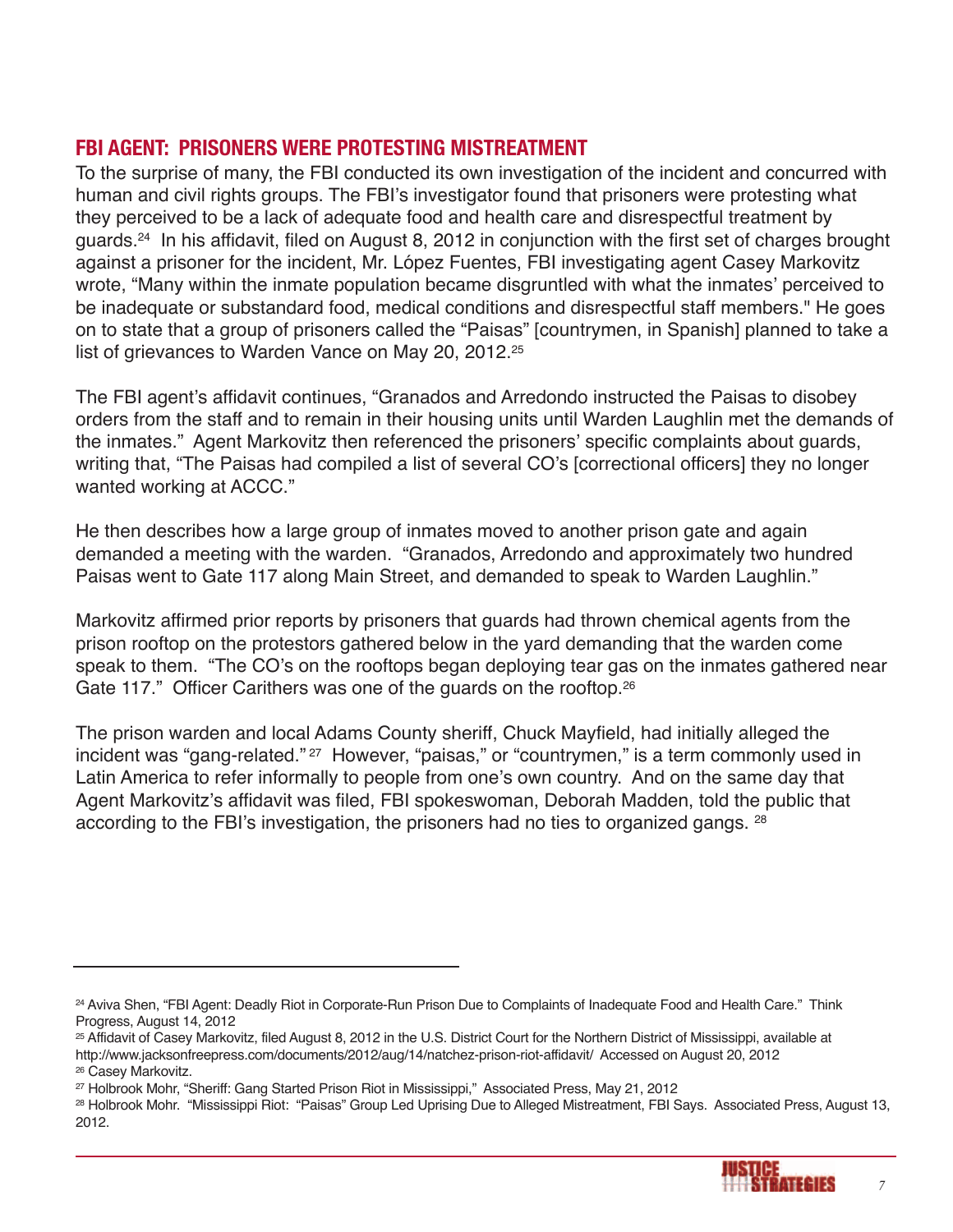#### **AnotHEr PriVAtE Prison undEr contrAct WitH tHE BoP HAd siMiLAr ProBLEMs**

The disaster at CCA's Adams County prison was certainly not the first instance of major prison violence at an immigrant prison run by a private prison company under a BOP contract. A huge prison complex run by GEO at Pecos, Texas, erupted in two major disturbances in December 2008 and January 2009. Prisoners were protesting intolerable conditions, especially a lack of adequate medical care and the use of solitary confinement to punish people who complained about their medical treatment. The Reeves County prisons hold more than 3,700 people, mostly immigrants convicted of low-level federal drug or immigration offenses and serving prison terms before being deported to their home countries. Between 2008 and 2010, five people died in the prison complex. 29

In December 2008, a disturbance, which started after Jesús Manuel Galindo -- an epileptic prisoner -- died in solitary confinement without adequate medication. His family said that when Galindo asked to see a doctor to treat his seizure problem, he was put in solitary in the segregated housing unit. According to letters he sent to his family, he was never seen by a doctor. The uprising resulted in \$1 million in repairs to the prison. A second disturbance in February 2009 cost more than \$20 million. Again, a prisoner – Ramón García – had been put into solitary after asking for medical attention. <sup>30</sup>

Medical care at the complex was provided under a contract with the Physicians Network Association, located in Lubbock, Texas. The physicians group had already run into trouble at other prisons. At a New Mexico facility where PNA worked, Justice Department investigators had concluded in 2003 that inmates suffered "risk of serious harm from deficient medical and mental health care."

Summarizing their findings, Justice Department officials wrote: "We find that persons confined suffer harm or the risk of serious harm from deficiencies in the facility's provision of medical and mental health care, suicide prevention, protection of inmates from harm, fire safety, and sanitation… The Detention Center, through PNA, provides inadequate medical services in the following areas: intake, screening, and referral; acute care; emergent care; chronic and prenatal care; and medication administration and management." <sup>31</sup>

#### **A BriEF HistorY oF Prison PriVAtiZAtion in tHE u.s.**

The private prison industry was spawned after a wave of political initiatives and legislative reforms geared to "getting tough" on crime and criminals. These measures were producing a national crisis of prison overcrowding. Between 1980 and 2010, the U.S. prison population grew from 328,695 to 1,605,127, an increase of 388 percent. During that same period, however, the federal prison population increased by 761 percent.

<sup>29</sup> Forrest Wilder. "How a private prison pushed immigrant inmates to the brink." The Texas Observer, October 7, 2009

<sup>30</sup> Peter Gorman, "Private Prisons, Public Pain Despite a long record of abuses, GEO is still running Texas prisons." Fort Worth Weekly, March 10, 2010

<sup>31</sup> Tom Barry. "Medical Claims and Malpractice at West Texas Immigrant Prison." Trans Border Project, February 15, 2009.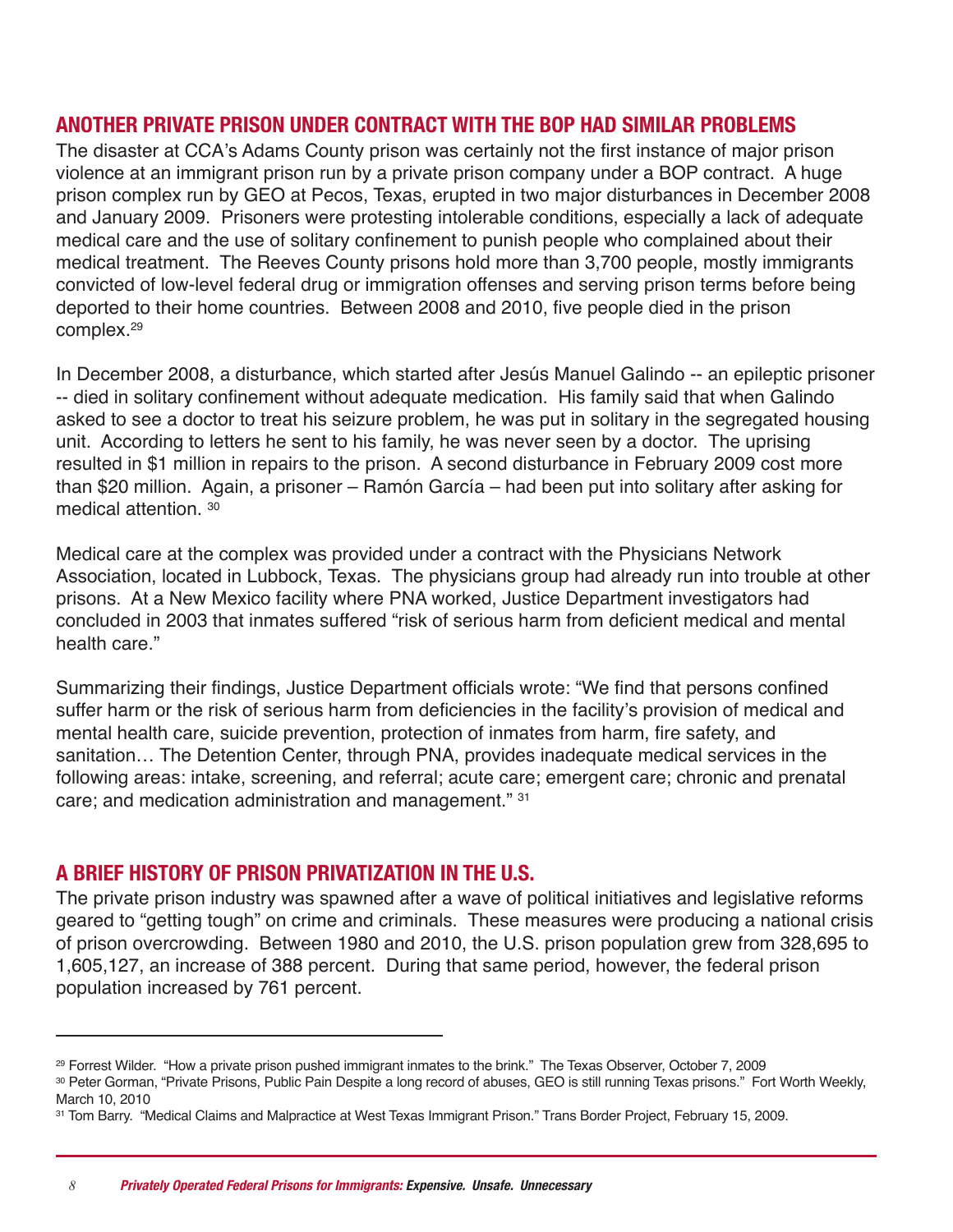The late 1970s economic downturn, coupled with correctional pressures to expand prison capacity, provided an opportunity for "free market" ideologues at conservative think-tanks such as the Heritage Foundation and the Reason Public Policy Institute to add prisons to an agenda already loaded with a raft of private sector alternatives to government-run public services. After Ronald Reagan took office in 1981, these ideas found an eager response at the federal government level.

Launched in the era of burgeoning prison populations and a flamboyant high-finance culture, the private prison industry quickly flourished. Public officials who favored neo-liberal economic policies embraced privatization of prisons in order to appear both tough on crime and fiscally conservative.

The birth of the private prison industry was midwifed by federal immigration authorities. By 1983 the Immigration and Naturalization Service (INS) and the United States Marshals Service (USMS) were gearing up to contract for private detention services. Behavioral Systems Southwest signed a contract with the INS in 1983. The Corrections Corporation of America (CCA) – incorporated in 1983, and now the largest private prison company in the world – was launched in 1984 with a contract from the INS to open a 350-bed immigration "processing center" in Houston, Texas. 32

By 1985, a number of firms had entered the field eager to do business with governments at all levels. These included the Wackenhut Corporation, a huge transnational security services firm which formed a small correctional services division in 1984. The parent company was established in 1954 by George Wackenhut, an FBI agent with ties to many prominent Republicans, the military and the CIA.<sup>33</sup> Wackenhut also received its first contract from the INS to operate an immigrant detention center in Aurora, Colorado. Wackenhut Corrections Corporation (WCC) was formally incorporated in 1988 as a wholly owned subsidiary of the parent company.

Spurred by both politics and prison crowding, prison privatization took hold quickly. The first state prison contract was won in 1985, when the Kentucky-based U.S. Corrections Corporation (later merged with CCA) signed up to run a 200-bed low-security facility in St. Mary Kentucky. A 1988 Heritage Foundation report claimed that 28 states were allowing private operation of non-secure or minimum-security correctional facilities. 34

Until the 1980s, the federal prison population had been relatively small. But due to heightened federal law enforcement efforts and new "get tough" legislation, the 1980s brought a significant increase in the number of federal prisoners. The federal Sentencing Reform Act of 1984 introduced draconian sentencing guidelines, and tough mandatory minimum drug sentences were enacted by Congress in 1986. By the end of the decade the federal prison population had more than doubled, from just over 24,000 to almost 58,000. Over the next decade, the population more than doubled again. <sup>35</sup>

<sup>34</sup> Dana Joel. "A Guide to Prison Privatization." Heritage Foundation Backgrounder. Washington, DC: The Heritage Foundation. 1988 35 About the Federal Bureau of Prisons. Washington, D.C.: Federal Bureau of Prisons Office of Communications and Archives, January 2011 See http://www.bop.gov/news/PDFs/ipaabout.pdf



<sup>&</sup>lt;sup>32</sup> Charles Logan. "Competition in the Prison Business." The Freeman. August 1985

<sup>33</sup> Matt Shudell. "George Wackenhut Dies, Security Pioneer." The Washington Post, January 7, 2005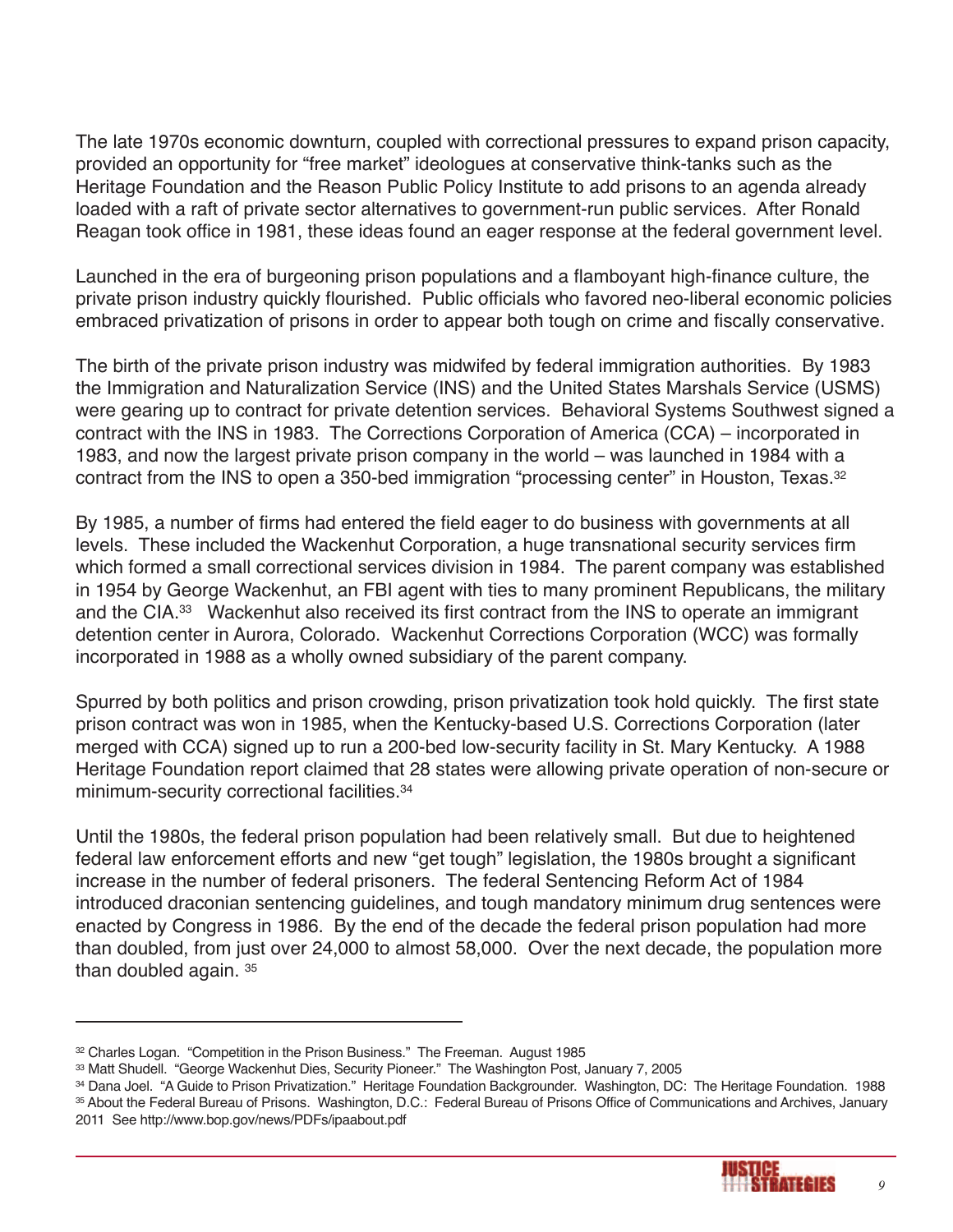The U.S. prison population skyrocketed through the 1990s and the market for private prison beds boomed accordingly. From 1991 through 1998 the private prison capacity growth rate averaged 36 percent a year. The sharp growth curve the industry maintained for more than a decade was facilitated by a chorus of vocal proponents on Wall Street and in academia. Their voices were magnified by the phalanx of policy pundits at the nation's most powerful conservative think tanks. By the mid 1990s the industry had become the darling of Wall Street.

The industry is dominated by the two giant prison operators that had been spawned by the INS. CCA, the world's largest private prison company currently has a market capitalization of more than \$3 billion. The company contracts with government at all levels, the Federal Bureau of Prisons (BOP), the U.S. Marshals Service (USMS), Immigration and Customs Enforcement (ICE), 16 states, more than a dozen local cities and counties, as well as Puerto Rico and the U.S. Virgin Islands. CCA incarcerates more than 80,000 people in more than 60 facilities containing some 90,000 prison beds. 36

In 2002, the Wackenhut Corporation was merged with a British security company. The following year, WCC signed a repurchase agreement for its stock and became a separate entity, a fully independent corporation now traded on the New York Stock Exchange as the GEO Group (GEO). With market capitalization of \$1.6 billion, GEO is the second largest private prison company, operating 109 correctional, detention and residential treatment facilities encompassing approximately 75,000 beds worldwide.

#### **tHE industrY's cLosE tiEs to PoLiticiAns And PuBLic oFFiciALs**

Since its founding three decades ago, CCA has relied on its close ties with politicians and public officials to increase its market share. Tom Beasley, a Republican activist and supporter of Tennessee's Governor Lamar Alexander, rose to chairmanship of the state's Republican party. As soon as Alexander was elected to a second term, Beasley founded the company with the hope that it would take over the entire state prison system. His startup investors included Democrat Ned McWherter, then speaker of the Tennessee House of Representatives, and Honey Alexander, the Governor's wife. The company grew by leaps and bounds. Though it was never able to acquire the entire Tennessee prison system, by 1998, CCA was operating six state and local facilities in its home state.

Through the mid-1990s, CCA stock was a top performer on the New York Stock Exchange, but most Tennessee state officials had long-since divested ownership of CCA stock. Beasley, however, had already branched out into a new business venture, "Red Hot and Blue," a chain of barbeque restaurants founded by Lee Atwater, campaign manager for President George H. W. Bush. Their partners included then-Governor Don Sundquist, Tennessee state representative Matt Kisber, and the house speaker Jimmy Naifeh – whose wife, Betty Anderson, was then CCA's lead lobbyist. 37

<sup>36</sup> See http://www.cca.com/about/ accessed September 8, 2012

<sup>37</sup> Richard Locker. ''Personal, Political, Business Ties Bind CCA, State." The Commercial Appeal, May 25, 1997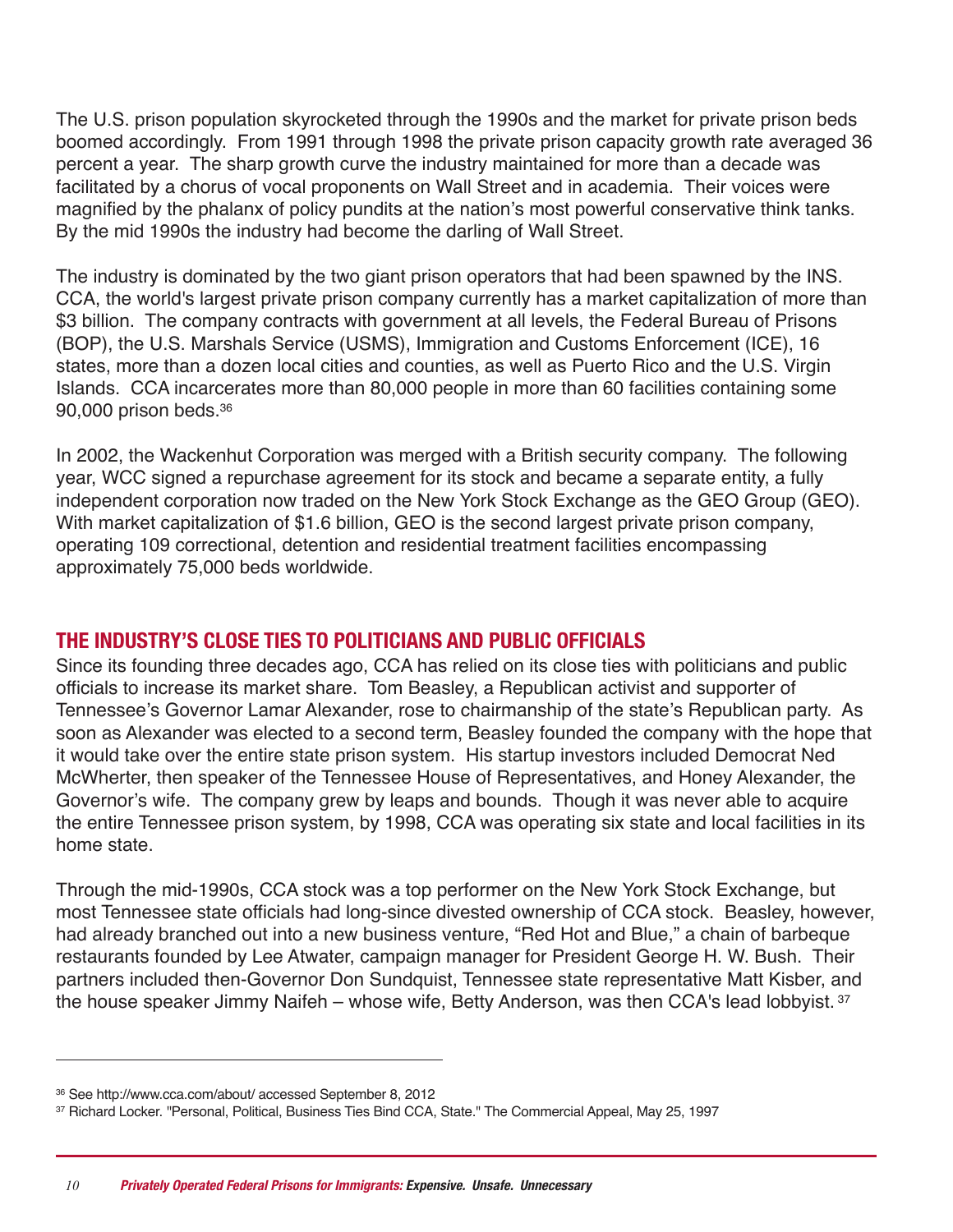The private-prison industry has never lacked connections with the federal government, and it has provided a particularly rewarding post-government roost for BOP executives. Michael J. Quinlan, long the chief operating officer of CCA, served as BOP director under President George H. W. Bush, and when Harley Lappin resigned his BOP directorship after a drunk driving incident in 2011, he was quickly hired by CCA to serve as executive vice president and chief corrections officer.<sup>38</sup> Norman Carlson, a director of the BOP under President Ronald Reagan, sits on Wackenhut's board of directors.

## **suddEnLY tHE PriVAtE Prison MArKEt BuBBLE BrEAKs**

The private prison industry is not the only entity with a special interest in maintaining the U.S. prison boom. But these companies were founded for the explicit and paramount purpose of profiting from the surging growth curve. The imperative to grow its market share and to maximize its profits creates political pressure for expanding the carceral apparatus, even while crime rates have nose-dived and a persistently weak economy have combined to warrant downscaling.

Expansion is essential to the private prison industry. Without growth, investor confidence quickly wanes, and executive stock options lose value. Efforts to meet the quarterly growth and earnings expectations of financial analysts on Wall Street can quickly spiral out of control. Money managers also work within extremely short time horizons to show "results." Given Wall Street's late 1990s infatuation with earnings growth and booming stock prices, an "old-economy" company that failed to produce profits over a couple of quarters at a 15 percent rate annualized was judged a failing company. This was not a business environment conducive to sound management of correctional institutions.

## **A cAsE in Point**

Youngstown, Ohio, had suffered severely for decades as the US steel industry collapsed in a flood of cheap foreign steel. Forty-five thousand jobs left town. Riddled with mob corruption scandals and a nose-dive in population, the town was cut adrift from its blue-collar past. City officials were desperately seeking an economic recovery scheme. In March 1996, they signed a development agreement with the Corrections Corporation of America for construction and operation of a 1,500 bed private prison. A 103-acre brownfield site within its designated enterprise zone was "sold" to CCA for \$1. The company was given a multi-year 75 percent tax break and an assurance that a variety of infrastructure incentives (water, sewer, natural gas, and electricity) would be available. 39

<sup>39</sup> Mark Tatge. "Youngstown prison's sale for \$70 million outrages officials." Cleveland Plain Dealer, January 8, 1998. In early 1998 it was reported that CCA had sold the prison and the land it stood on to a real estate investment trust it had set up as a shelter from corporate income taxes. The sale price was \$70 million, through local tax records showed a combined value of \$30 million for the land and the prison. The city of Youngstown got no share in the profits from the land sale.



<sup>38</sup> Michael Santos. "Harley Lappin: Disgraced Director or April Fool?" The Huffington Post, April 1, 2011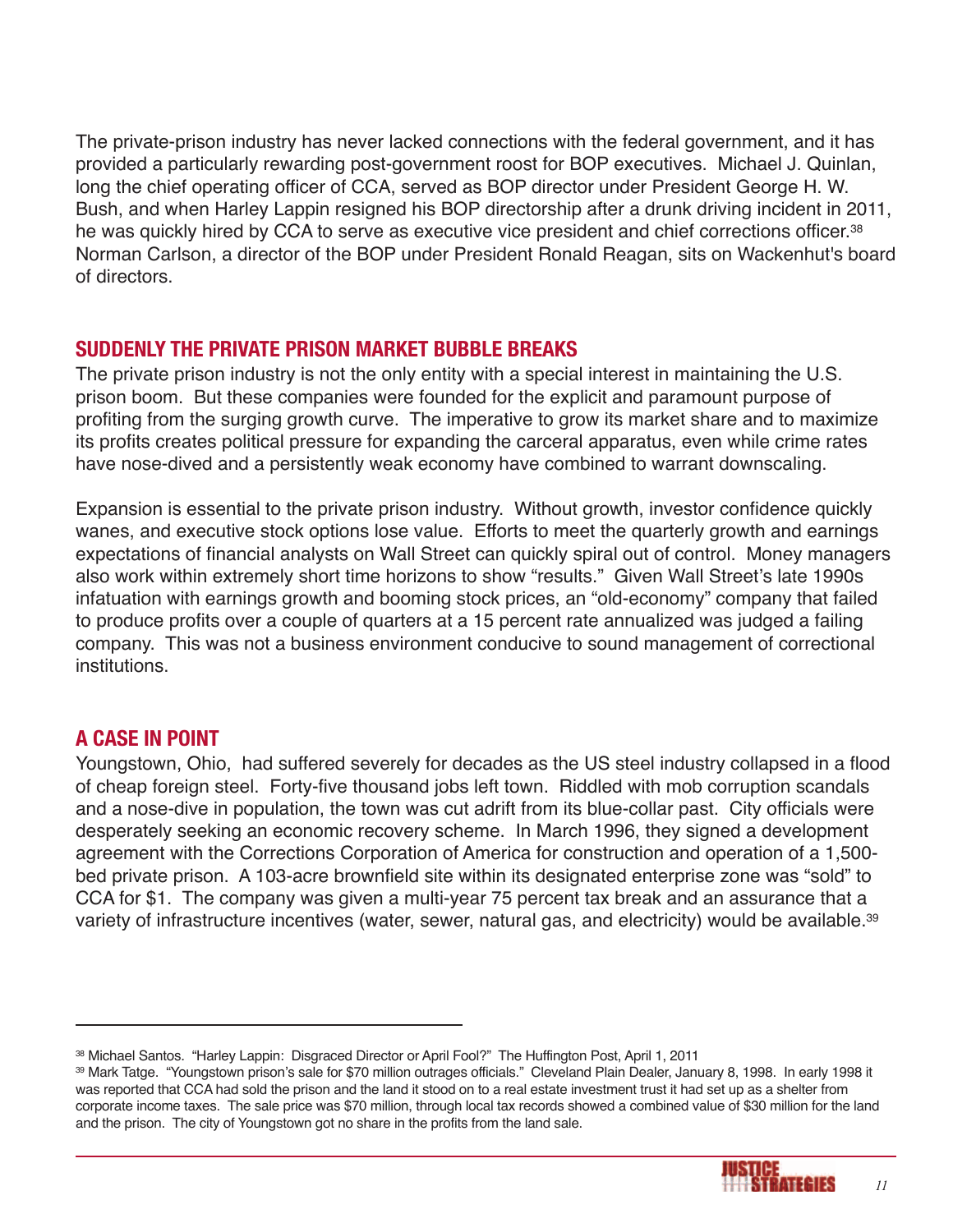Around this same time the troubled District of Columbia Department of Corrections was under pressure from the courts stemming from multiple legal challenges to overcrowding and substandard conditions of confinement in both the D.C. jail and the seven D.C. prisons that made up the Lorton prison complex on 3,000 federally-owned acres in Virginia. In February 1996, prodded by a congressional budget directive, D.C. Mayor Marion Barry unveiled a plan to close the Lorton complex and move three-quarters of the prisoners confined there to private prisons. <sup>40</sup>

The activation of CCA's Northeast Ohio Correctional Center was accomplished at a brake-neck speed that seriously compromised facility safety and security. Prison operations were commenced in mid-May 1997,with the transfer of 904 prisoners in just 17 days. Though billed as a mediumsecurity prison, CCA had imported 1,700 of the most violent prisoners from Washington, D.C.'s Lorton prison complex. <sup>41</sup>

Within the first month of operations, two prisoners had been stabbed, and in July two more. By this time the prisoners had filed a class action suit in federal court, claiming they were being subjected to excessive force; that inadequately-trained staff were unable to protect them from physical injury and property loss; and that medical care was not adequate.

On July 25, 1998, six prisoners escaped from CCA's Youngstown prison. They had sliced a hole in the recreation yard fence and scrambled over multiple rolls of razor ribbon in broad daylight. Prison guards did not notice them, and the perimeter alarms malfunctioned. When Youngstown residents were informed that five of the escapees were convicted of murder, they learned that CCA had failed to screen out maximum security prisoners in what they had been assured by the company was only a medium security prison.

The mass escape drew national media attention to a prison that had been open for just a year, during which 20 prisoners had already been stabbed and two had been murdered. The management problems that led to the operational disaster in 1998 had begun the day CCA opened the prison for business. The financial incentive to fill the prison as rapidly as possible overrode standard correctional practice for activation of a new prison facility.

After the escapes, a federal investigation revealed that the prison was staffed with guards with little or no experience in corrections. John Clark's investigation for the Department of Justice turned up ample evidence that CCA had failed to meet its responsibility to provide staff at Youngstown that were adequately prepared to operate a prison under normal conditions, much less to handle the busloads of "heavy-hitters" sent to Youngstown by the D.C. Department of Corrections. CCA had pledged to recruit local residents to fill staff positions at the prison, and they seem to have made every effort to do so. Most guard positions were filled with local residents, the overwhelming majority of whom had no prior correctional experience. <sup>42</sup>

<sup>40</sup> Loeb, Vernon. "New Housing Would Allow Closing of Lorton Complex." The Washington Post. March 11, 1996.

<sup>41</sup> See http://www.motherjones.com/politics/2000/05/steel-town-lockdown

<sup>42</sup> John Clark. Inspection and Review of the Northeast Ohio Correctional Center. Washington, D.C.: Office of the Corrections Trustee for the District of Columbia. November 25, 1998.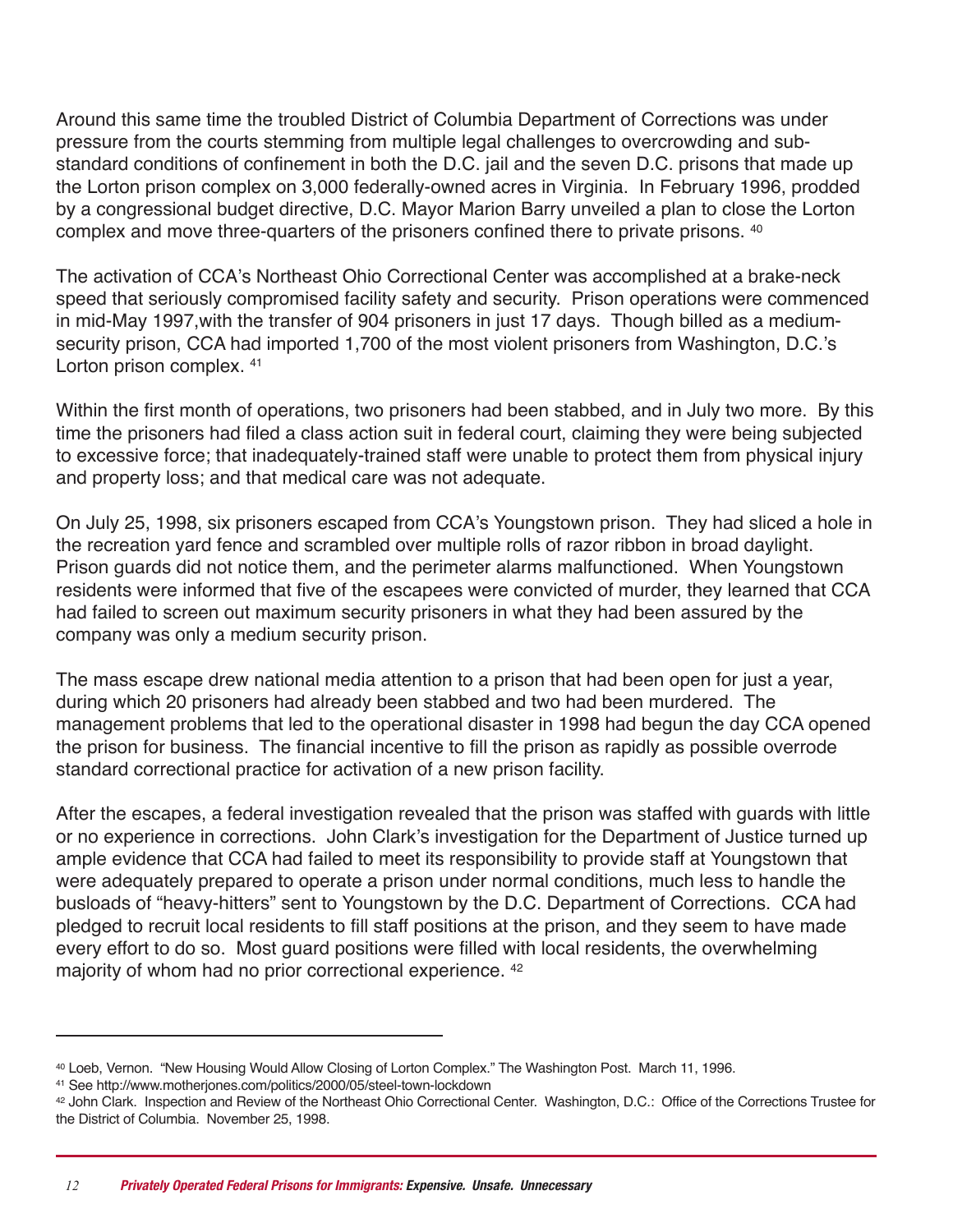The problem was most critical at the mid-supervisory level, where newly-hired line staff must look for experienced direction. On paper, CCA required at least three years of correctional experience for promotion to sergeant, but CCA wardens were free to waive the requirement. Of 30 sergeants hired to provide supervision of the rookie guards at Youngstown, less than half had any prior correctional experience. Of nine lieutenants, two had no prior correctional experience, and just one had as much as ten years experience in the field. Of six captains, four had less than five years' experience. The average time between date of hire for rookie guards at Youngstown and promotion to lieutenant was just 13 months. For captain it was 15 months. One rookie became a sergeant in six months, was made a lieutenant is two more months, and was elevated to captain just three months later. 43

Until reined in by litigation, CCA shaved costs by their methods of deployment of security staff. Alphonse Gerhardstein, a civil-rights lawyer who took up representation of the CCA prisoners in a class action lawsuit filed just 10 weeks after the facility opened its doors, recalls the situation:

Staffing problems were obvious early on – and they were major. In the beginning, CCA refused to have any overlap at security posts during shift changes. Guards were supposed to leave their posts uncovered, and meet their counterparts for the next shift at the time clock to discuss issues and problems. Of course we found that shift change was the time for major violence. But it was all about economics. Now the shift transition is supposed to be made at the posts – and there is supposed to be greater use of log books to record information to inform personnel on the next shift of any problems. 44

Another critical area where CCA's operation had failed to provide an acceptable level of services involved medical care. The prisoners D.C. DOC had transferred to the CCA prison included a high number who were struggling with life-threatening illness. Gerhardstein was appalled by the attitudes of CCA managers about this issue:

Medical care was another big problem area. The prison had so many prisoners with full-blown AIDS – the largest concentration of AIDS patients of any prison in Ohio – needing drug cocktails and complex medical care on a daily basis. We had four AIDS deaths before anybody even began to get a handle on the problem. They just ignored a lot of this stuff until we got medical experts in there to audit the records; to say, "Hey – what about this guy." And then the attitude was, "These are a bunch of sick inmates – it's too bad." They didn't start systematic identification of chronically ill prisoners until we got an MD in there to do regular monitoring. Over the course of time CCA had three different sub-contractors handling medical care, and over time it ended up costing them more and more money.



<sup>43</sup> Clark, John. Inspection and Review of the Northeast Ohio Correctional Center. Washington, D.C.: Office of the Corrections Trustee for the District of Columbia. November 25, 1998.

<sup>44</sup> Gerhardstein, Alphonse. Personal communication, May 21, 2001.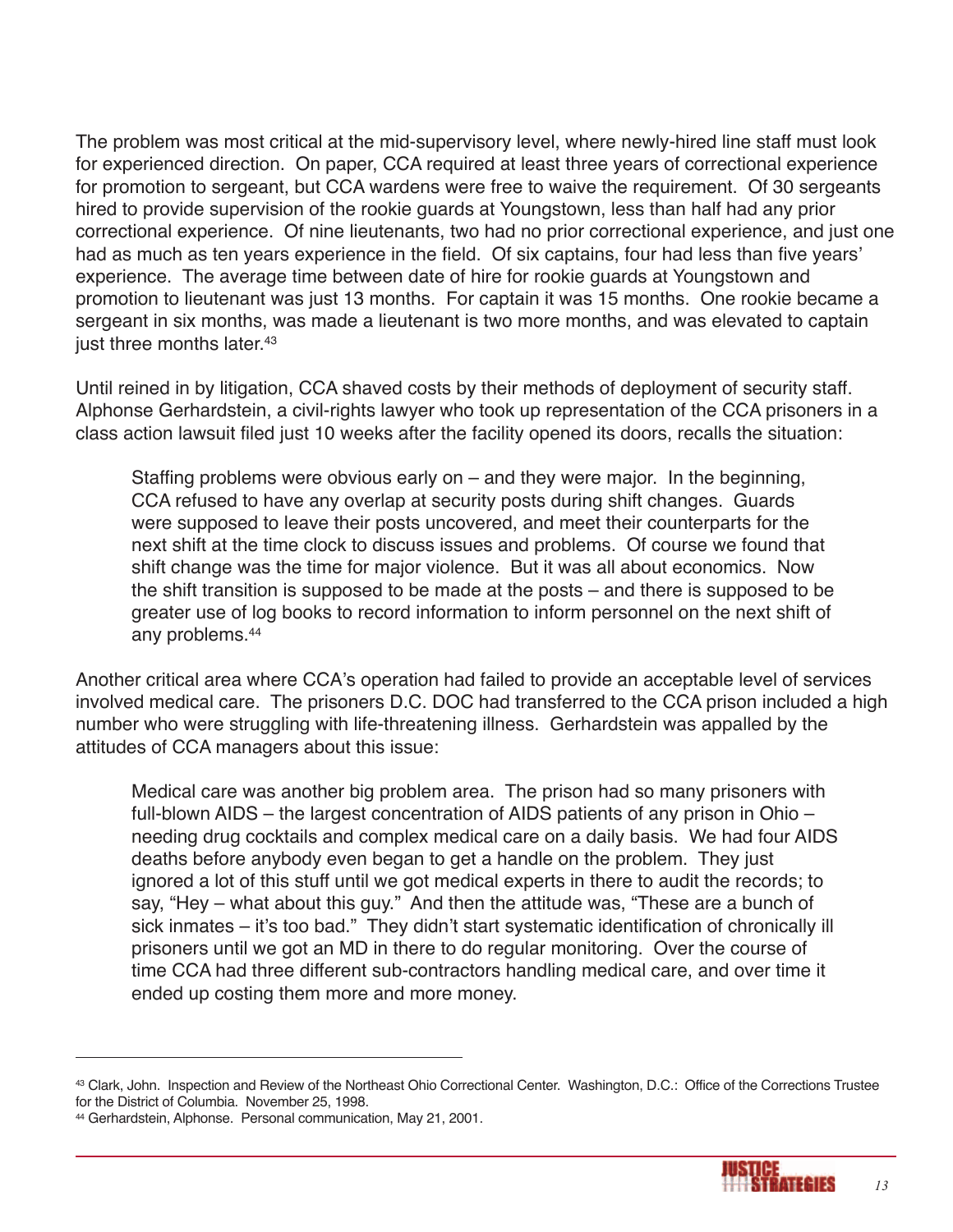# **We had four AIDS deaths before anybody even began to get a handle on the problem.** *Alphonse Gerhardstein, Civil Rights Lawyer*

CCA was not the only private-prison company with operational disasters that drew a media spotlight. Shortly after the Youngstown escapes, two prisons run by GEO (then know as the Wackenhut Corrections Corporation) in New Mexico erupted in violence and disturbances. Between December 1998 and August 1999, four prisoner-on-prisoner homicides were committed in the two facilities; and then, in August 1999, a guard was murdered as well. 45

Soon the media was flooded with reports about gross deficiencies and abuses at private prisons. Private prison growth began to stall. CCA had lost \$53.4 million in 1999 and cut nearly 40 percent of its workforce that year.<sup>46</sup> In 2000, the industry capacity actually declined by almost 3,500 beds a three-percent decline from 1999. State prison population growth had begun to level off and state officials pulled back from the trouble-plagued industry. Private prison companies found themselves over-leveraged and under-capitalized – particularly CCA, which had earlier piled on debt to build prisons "on spec."

The number of private prison beds said to be available in the US in September 2001 was 119, 023 -- but thousands of these beds were not filled at the time. <sup>47</sup> The 1998-2001 period had been catastrophic for the industry. Market pressures had forced hugely ambitious business plans, but operational disasters resulted, sending stock prices to all-time lows. After the six prisoners escaped from CCA's Youngstown facility, the company's stock price slid by 20 percent in just five trading days. When the Wackenhut prison guard was killed in New Mexico, the company's stock price slid 28 percent in just two trading days.

Crime rates were falling in 2002, and a variety of factors began to slow the state prison population growth curve. As population pressures loosened and state officials assessed the many problems that privatization spawned, not a single state was soliciting new private-prison contracts. Many existing contracts were rolled back or even rescinded. CCA stock prices fell through the floor.

CCA had traded as high as \$84.88 a share during its heyday as a high-flying growth stock on Wall Street.<sup>48</sup> But the stock lost 93 percent of its value in 2000, and the company reported a fourthquarter loss of more than a third of a billion dollars. The stock closed at 19 cents on December 15, 2000. Wackenhut Corrections' earnings were down from 47 cents per share to 45 cents in the first half of 2000, despite revenue growth of 30 percent. De-activation of the scandalously mismanaged Jena Juvenile Facility in Louisiana cost the company \$2.3 million, and they reported sharply increased operating costs for medical care, wages, and liability insurance. <sup>49</sup> The prison privatization experiment might have continued to spiral to an ignominious end, but for a resurgence in federal zeal to incarcerate immigrants.

<sup>45</sup> Greg Palast. "Free Market Human Misery." The Guardian/Observer, September 26, 1999.

<sup>46</sup> John T. Fakler. "Woes persist for Wackenhut corporations." The Business Journal, November 3, 2000.

<sup>47</sup> Charles Thomas. "Private Adult Correctional Facility Census." Gainesville, FL: Private Corrections Project, at http://web.crim.ufl.edu/pcp/ Accessed on September 4, 2001.

<sup>48</sup> Getahn Ward. "CCA executive Ferguson seeking to establish legacy." The Nashville Tennessean, November 8, 2000. <sup>49</sup> John T. Fakler.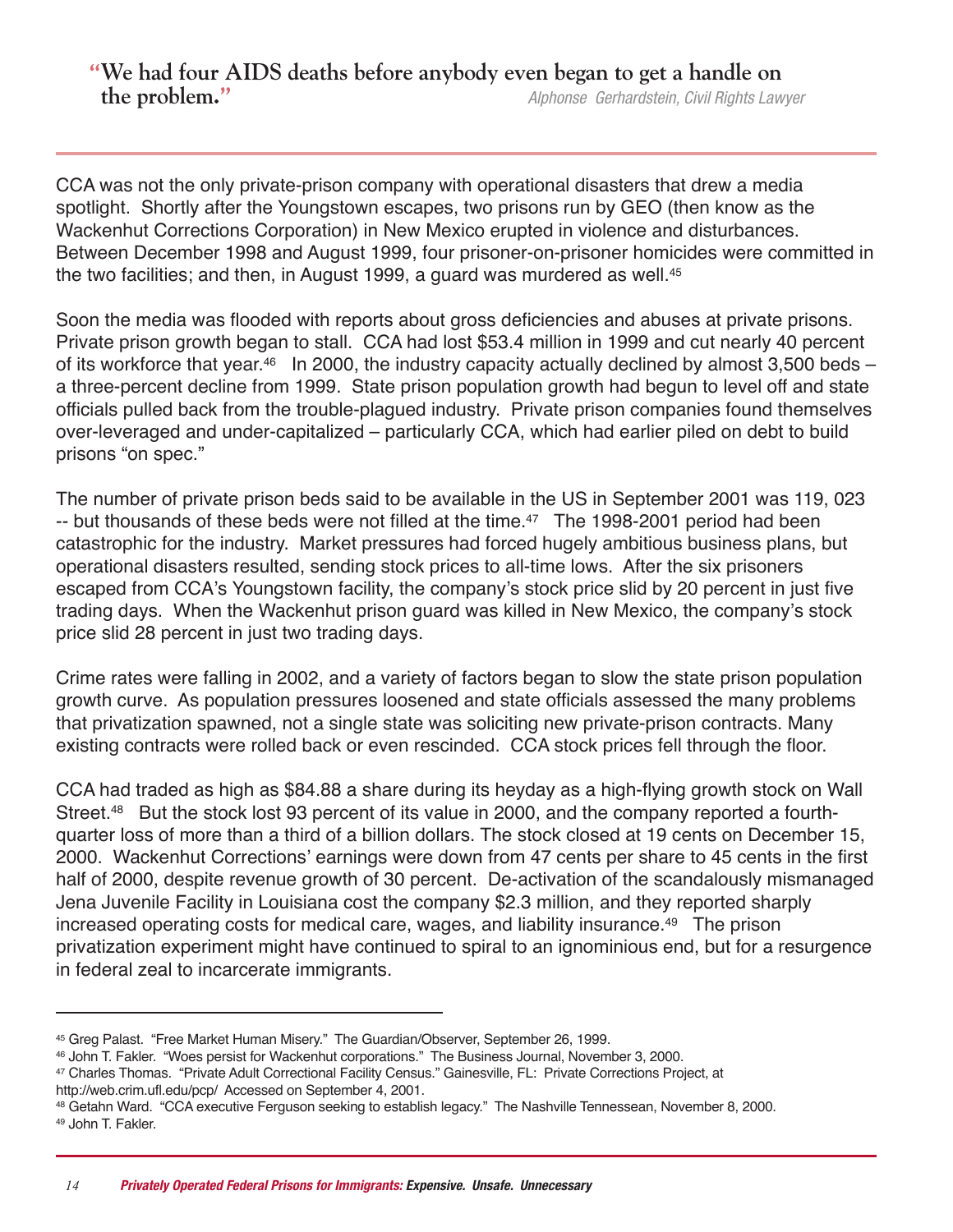**The federal business is the best business for us. It's the most consistent business for us – and the events of September 11 is [sic] increasing that level of business.** *Steven Logan. Quarterly Earnings Teleconference transcript.*

# **tHE PriVAtE Prison industrY BuBBLE rEinFLAtEs AFtEr 9/11**

The fortuitous dovetailing of "the public interest" with private prison profits is often touted by top company executives as they speak to stock analysts in the teleconferences that are held shortly after the companies release their quarterly earnings reports. Just a month after terrorists attacked the World Trade Towers and the Pentagon on September 11, 2001 – as smoke was still rising over lower Manhattan – Steven Logan hyped Wall Street investment analysts about the favorable "post-9/11" business prospects:

It's clear that since September 11 there's a heightened focus on detention, both on the borders and in the US. What we are seeing is an increased scrutiny of…of… tightening up the borders, which… some of that means that people don't get through… but the other side of that is more people are gonna get caught. So I would say that's positive. And if anything, the federal system… that is already overburdened is… is… indicating to us that they need even more help as a result of 9/11. So that's a positive for our business.

The other thing that you're seeing that to be honest with you I have no idea how this is going to impact us but it's not bad – it can only be good – is with... with the focus on people that are illegal and also from middle eastern decent… um… in the United States there are over 900,000 undocumented individuals from middle eastern decent. That's… keep in mind… that's half of our entire prison population. That's a huge number. Um… and that is a… a population… for… for lot's a reasons that is being targeted. So I would say the events of 9/11… um… let me back up. The federal business is the best business for us. It's the most consistent business for us – and the events of September 11 is [sic] increasing that level of business.<sup>50</sup>

On the heels of 9/11, the industry re-grouped. CCA replaced its top executive team and the new lineup began slowly pulling the business back from its economic meltdown. The industry announced formation of a new trade association, the "Association of Private Correctional and Treatment Organizations," to foster an improved public image. As the group geared up, industry executives were pursuing less capital-intensive strategies that were focused on expanding existing facilities, making use of other existing facilities, and developing non-residential services. Wackenhut pursued development outside of the correctional field, seeking contracts to run mental health treatment facilities.

# **A conVoY oF cArs ArriVEs Just in tiME to rEscuE ccA FroM BAnKruPtcY**

After the operational disasters in 1998-99 hit the media and the state market for private prison beds began to sag, the federal government stepped up to save the day. Compared to the states, the



<sup>50</sup> Steven Logan. Quarterly Earnings Teleconference transcript. October 2001.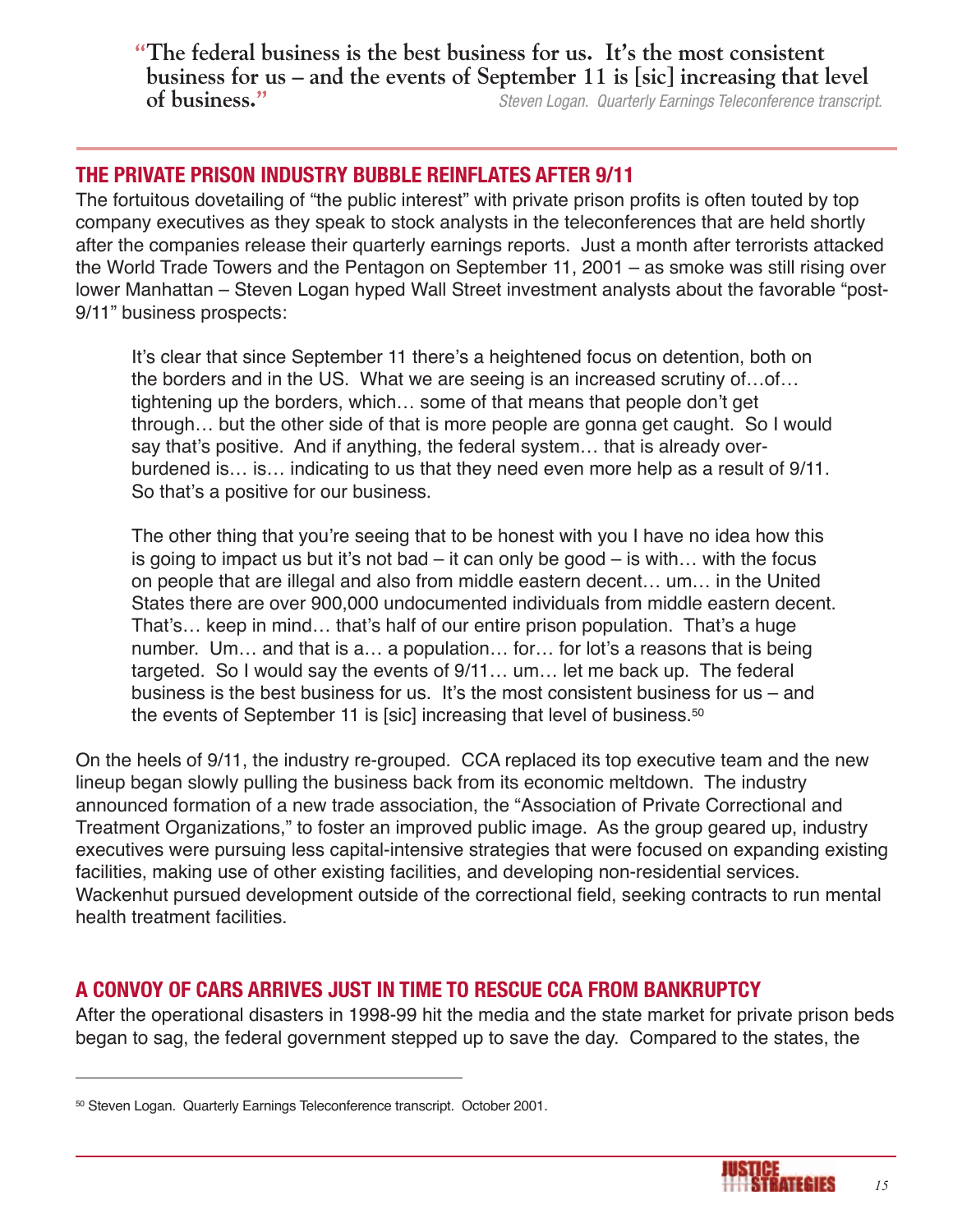BOP had previously dragged its feet regarding privatization. A few intergovernmental agreements had been forged by the BOP with localities in Texas for low security beds to hold "criminal aliens," the BOPs term of art for outsourced immigrant prisoners.

In 1999, the BOP launched a massive privatization initiative. The harsh drug-sentencing laws that congress enacted in 1986 have famously played a central role in boosting the federal prison population. In 1985, just 34 percent of federal prisoners were serving time for drug offenses; today 48 percent are. But, few are aware of the impact of harsh new federal immigration laws enacted a decade later.

The 1996 Illegal Immigration Reform and Immigrant Responsibility Act greatly expanded the list of crimes designated as "aggravated felonies," for which a noncitizen must be deported after serving his or her sentence. These offenses include many violations that are neither aggravated nor even, in many other jurisdictions, felonies. The legislation helped to spur a huge law-enforcement campaign to track down crime-committing immigrants – including people charged with relatively minor offenses – and a concerted effort to target and prosecute those whose only "crime" is attempting to enter or re-enter the country.

As the state-level demand for private prison beds declined, federal laws and policies conveniently created a special population of federal prisoners: the so-called "criminal alien" population, designated by the federal government for segregation from the rest of the prison population in private contract prisons. In September 1999, on the heels of GEO's deadly disaster in New Mexico, the BOP issued its first request for low-security private prison beds to meet the prison system's "criminal alien requirements." The solicitation was termed "CAR-I" for short. The beds were to be located in California, Arizona, New Mexico, Texas, or Oklahoma. 51

A CAR-I proposal by Cornell Corrections (a company since merged with GEO) to house almost 2,000 immigrant prisoners at a prison near Santa Fe was eliminated from the competition after many weeks of protest by a vibrant coalition of immigrant-rights advocates, civil rights activists, church leaders, and prison reformers. But in June 2000, two lucrative CAR-I contracts were signed with CCA – one for 2,304 beds at California City, California, and the other for 1,012 beds at its Cibola facility in Milan, New Mexico. The contracts were structured with an initial three-year term, with seven one-year renewal options, worth about \$760 million over the following decade.

The BOP contracts were a godsend – a virtual bailout – for CCA. In 2000, the company was mired in debt, with some 10,000 empty prison beds, and was in violation of its credit agreements. The new BOP contracts were undoubtedly helpful as CCA executives worked to convince the company's creditors to extend waivers of default. Without the federal contracts, John D. Ferguson, the company's CEO, frankly admitted that CCA would likely have been forced into bankruptcy. 52

<sup>51</sup> Judith Greene. "Bailing Out Private Jails," The American Prospect, September 10th, 2001 <sup>52</sup> Judith Greene.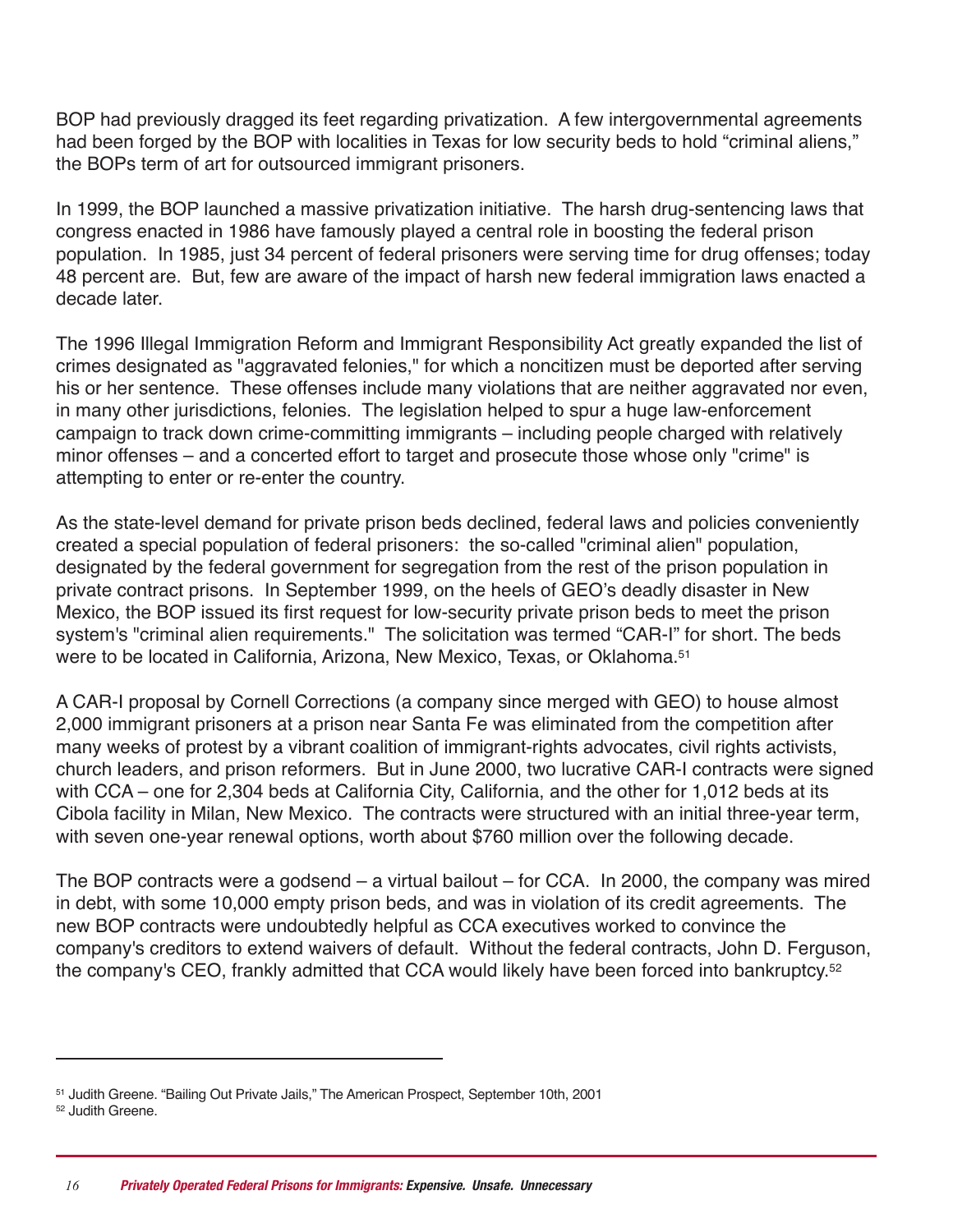A CAR-II solicitation was issued in 2000 for up to 1,500 beds to be located in the Alabama, Florida, Mississippi, and Georgia region. Five private companies and one Mississippi County proposed 14 possible CAR-II sites. Again, CCA appeared to have the inside track. The company had proposed a prison already built "on spec" in McRae, Georgia, and won the award.

CAR-III was issued that same year for three 1,500-bed facilities in California and Arizona. Six companies, one town, and a sheriff's department submitted 20 prospective sites.

The momentum has continued, apace, to date. On June 6, 2011 the BOP awarded the Management Training Corporation a \$532,318,724 contract to operate a prison holding up to 3,000 "low security adult male inmates that are primarily criminal aliens with one year or less remaining to serve on their sentence." 53

Currently there are 13 private prisons under contract with the BOP holding a "CAR" population. On August 2, 2012 the BOP published the CAR-XIV solicitation for an estimated range of 1,000 to 1,600 beds. The proposed facility may be located anywhere in the continental U.S. <sup>54</sup>

## **tHE cArs LurcH ForWArd**

Industry executives claim that when private prisons erupt in violence, the problems that underlie such disturbances are just isolated events, confined to a handful of "underperforming" facilities. But there is ample evidence – from research, monitoring reports, facility audits, inquiry reports, and court litigation records – that critical patterns of structural deficiencies exist in many private prisons: high staff turnover; defective classification and security procedures; inadequate program services and substandard medical care. While the nation's public prisons are plagued with problems, the record shows that the private prison industry is fraught with a higher level of serious operational deficiencies than the public prison system.

In 1999, the lead author of this report directed a research project designed to compare the quality of correctional services in the Prairie Correctional Facility, a private prison run by CCA, with public prisons in Minnesota. <sup>55</sup> The CCA prison turned up higher levels of operational problems: program deficiencies, unreliable classification methods, and high rates of staff turnover resulting in inadequate levels of experienced, well-trained personnel. These types of operational deficiencies link directly to higher rates of problems with prison security and safety. The most troubled private facilities have shown an extremely high incidence of problems such as these.

A private prison industry survey by James Austin and Garry Coventry compared major violent incidents in medium and minimum private facilities with national data from similar public facilities.

<sup>55</sup> Judith Greene. "Comparing Private And Public Prison Services And Programs In Minnesota: Findings From Prisoners interviews." in Current Issues in Criminal Justice 11:2 202 232



<sup>53</sup> BOP Solicitation Number RFP-PCC-0018 (May 21, 2010). https://www.fbo.gov/utils/view?id=4956844b7db5dab41e1fec9946edcbcb Accessed September 8, 2012

<sup>54</sup> BOP Solicitation Number RFP-PCC-0021

https://www.fbo.gov/?s=opportunity&mode=form&id=d2f08fb6938da2fce131250e73d343eb&tab=core&\_cview=1 Accessed September 8, 2012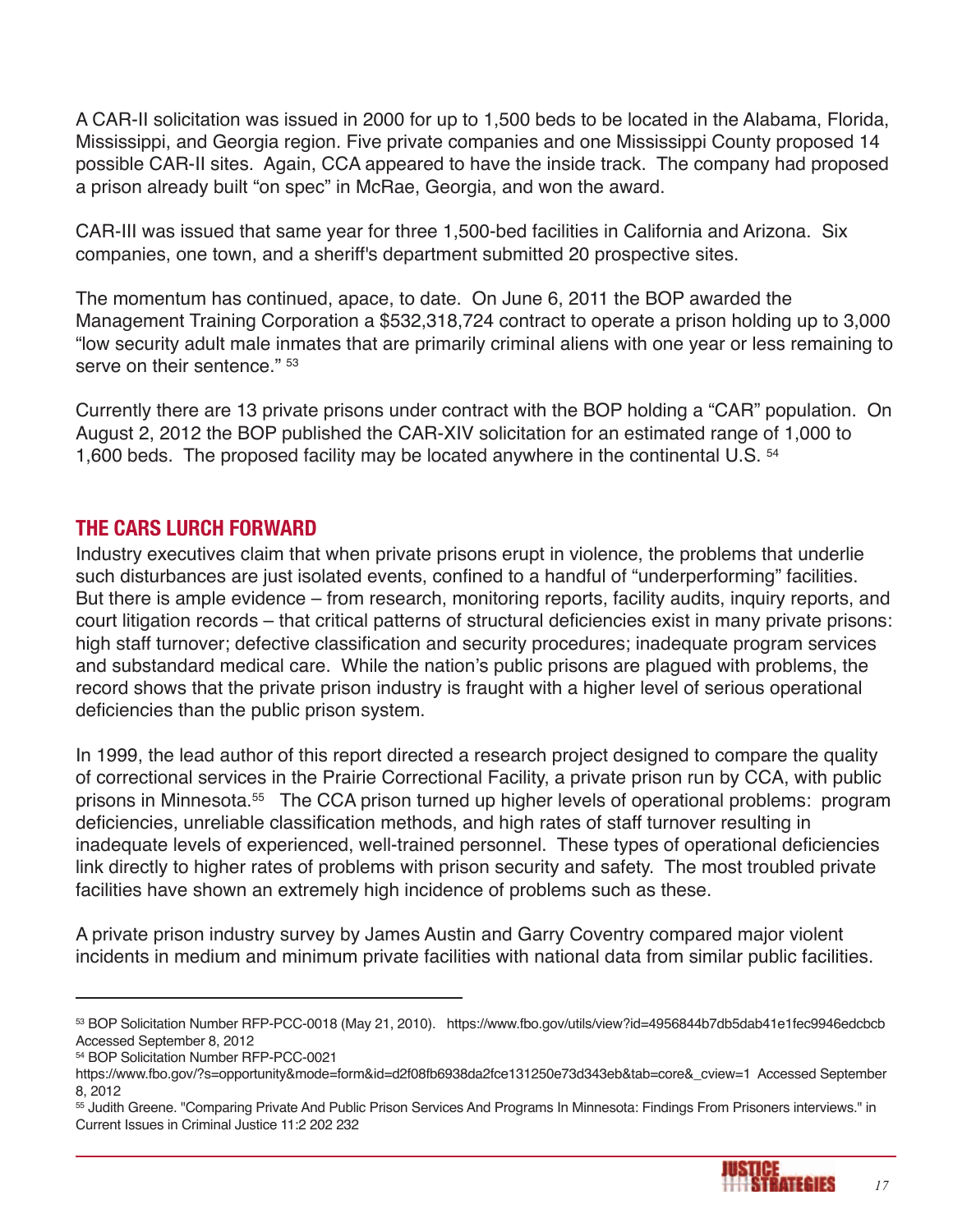There were 49 percent more assaults on staff and 65 percent more prisoner-on-prisoner assaults in private facilities. 56

Scott Camp and Gerald Gaes have identified a number of systemic difficulties in federallycontracted private prisons including an unstable workforce, and a higher incidence of prison disturbances and escapes. In their assessment of private prison performance, they cited evidence of critical lapses in security. The number of escapes from private prisons was substantially higher than what was experienced at BOP prisons.

Camp and Gaes compared the rates at which prisoners tested positive for drug use in private prisons with data from BOP-operated prisons. They found that 62 percent of the BOP prisons reported no positive results ("hits") on random urine analysis tests, compared to just 34 percent of the private prisons reporting no positive results. Forty percent of the private prisons reported "hit rates" of three percent or more, while just 16 percent of the BOP prisons reported positive "hits" of three percent or more. 57

## **tHE crAcKdoWn on iMMiGrAnts truMPs unFAVorABLE FindinGs**

As the "war on terror" increased American fears that more suicide bombers from the Middle East would crash through our domestic air defenses, the policies intended to impede the flow of Latino laborers across the Mexican border became a massively expensive and heavily privatized enterprise. Federal efforts to apprehend, detain, punish and expel those that ventured North in hopes of finding manual labor opportunities became intense.

The current crackdown on immigrants seems to have adopted many aspects of the "War on Drugs," a failed campaign which was responsible for a great deal of the growth in incarceration of people of color during the 1980s and 1990s, with no appreciable reduction in national drug use. In the name of "border security," many drug enforcement strategies and tactics were retooled for use in immigrant enforcement.

The Border Patrol has moved toward "zero tolerance" of immigration violation as agents were told to wind down their long-established policy of releasing immigrants from countries other than Mexico on their own recognizance. More people who would have previously been simply deported to their countries of origin are now held for prosecution and sentenced to serve federal prison terms before being subjected to deportation.

<sup>56</sup> James Austin and Garry Coventry. Emerging Issues on Privatized Prisons. Washington, DC: Bureau of Justice Assistance. February 2001

<sup>57</sup> Scott D. Camp and Gerald Gaes. "Private Prisons in the United States, 1999: An Assessment of Growth, Performance, Custody Standards, and Training Requirements." Washington, DC: Federal Bureau of Prison/Office of Research and Evaluation. March 2000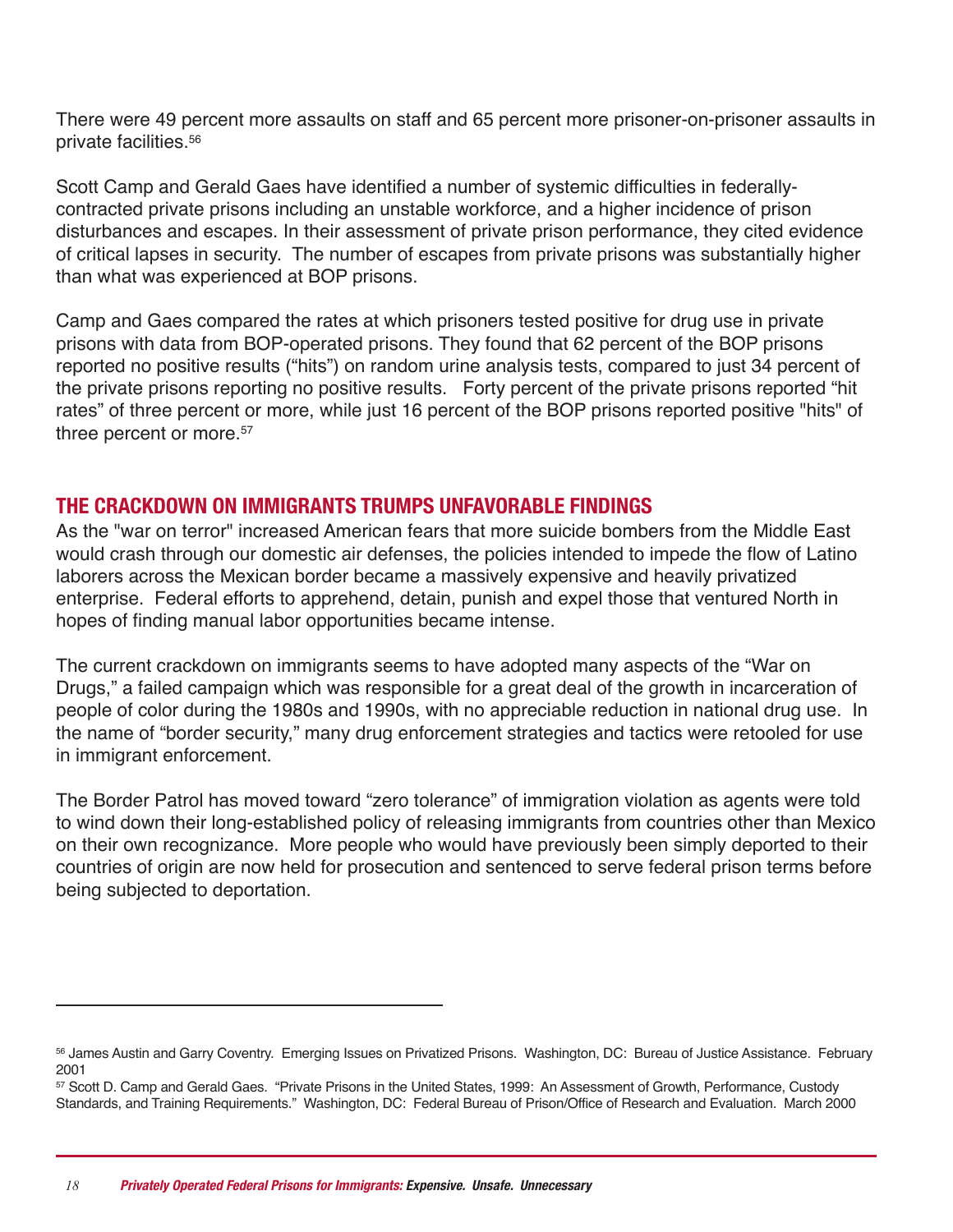#### **The Post-9/11 Crackdown on Immigrants**

The federal government launched a massive buildup of enforcement capacity between 2003 and 2006, with much of the focus on increased detention and "zero tolerance" policies on the U.S. border with Mexico.

- **June 2003** Endgame, a strategic plan issued by ICE dated June 2003, indicated that the primary mission of the Office of Detention and Removal is to identify, locate, apprehend, process, and remove fugitive aliens from the United States.
- **December 2004** The Intelligence Reform and Terrorism Prevention Act of 2004 contained authorization for 40,000 new immigrant detention beds by 2010.
- **December 2005** Operation Streamline was introduced to target border crossers for prosecution and prison sentences.
- **November 2005** The Secure Border Initiative was launched by ICE proposing use of new congressional funding initiatives for the border wall, the virtual fence, more Border Patrol agents, and more detention beds.
- **January 2005** Rep. Sensenbrenner and five House Committee chairs sent a letter to President Bush demanding a doubling of Border Patrol agents, a tripling of immigration investigators, and the addition of 60,000 new detention beds.
- **July 2005** S.1438 was introduced by John Cornyn in the U.S. Senate proposing an increase of 20,000 detention beds.
- **December 2005** H.R.4437 (Sensenbrenner's bill) was passed by the House.
- **May 2006** CCA's most lucrative ICE contract was signed when the company repurposed its T. Don Hutto facility, a medium security prison north of Austin, Texas, as a detention facility for families with small children.
- **May 2006** The Willacy County Detention Center, a vast "tent city" detention camp was constructed virtually overnight by the Management Training Corporation in Raymondville, Texas, to hold thousands of immigrant adults facing removal by ICE.
- **June 2006** ICE officials announced that they still need 35,000 new detention beds to hold immigrants awaiting removal.
- **August 2006** ICE announced the end of "catch and release" at the border with Mexico.
- **September 2006** The daily detention population swelled to 27,521 by the end of the month, up from an average of 19,000 before July.
- **December 2006** More than 1,000 federal enforcement officers dropped a six-state dragnet on meatpacking plants owned and operated by Swift & Company, resulting in 1,282 arrests of immigrant laborers.
- **Throughout 2006** The number of ICE fugitive operation teams tripled and by the end of September the number of "immigrant fugitives" arrested had grown by 260 percent.

Just as African American drug users were demonized in the national media to inflame public opinion about the "crack crisis" of the mid-1980s and to gain political support for the "War on Drugs," lurid media depictions have cast Latino immigrants as criminals, gang members and terrorists and sparked fears of an "illegal immigration crisis."

Conservative pundits and politicians have used such anecdotal stereotypes to gain support for new laws and policies and increased funding for enforcement of criminal and immigration laws by state and local police, expanding the number of people and groups who are subject to racial and ethnic profiling. But the demand for immigrant workers in the US will not be abated by "supply side" enforcement tactics, just as militarized drug raids and mandatory sentences have not abated the demand for illegal drugs.

The fierce immigration policy debates since 9/11 and the federal enforcement crackdown have sent the price of stock in the Corrections Corporation of America and the GEO Group (formerly know as Wackenhut) soaring. While the ICE contracting bonanza proved to be an "immigrant goldmine" for the prison profiteers, the expanding load of immigrant prisoners in CAR facilities went largely unnoticed. Operation Streamline had turned the Federal District Courts along the border into judicial factories for the mass production of sentenced immigrants for distribution to a growing fleet of CAR prisons.

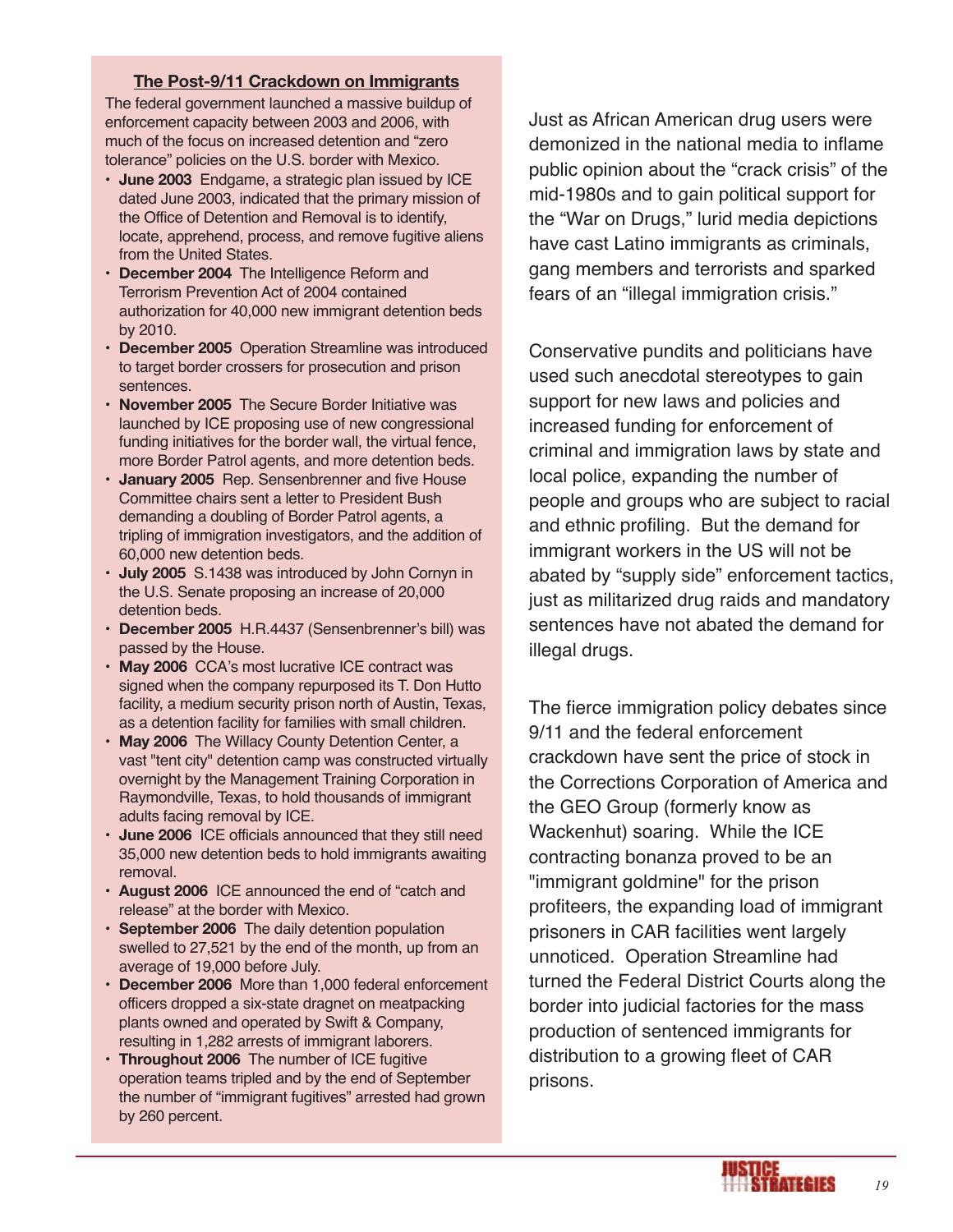There were 58,002 noncitizens serving criminal sentences in federal prisons at the end of July 2012. <sup>58</sup> Sixty-eight percent are Mexican citizens, and 86 percent are Latinos. <sup>59</sup> Forty-three percent of the BOP's immigrant prisoners are serving a sentence for an immigration offense. The remainder also appears to be a relatively unthreatening, low-risk group of prisoners. The most frequent conviction charge in 2010 (47 percent) was for a non-violent drug charge.<sup>60</sup> From 1985 to 1993, the number of immigrants, as well as citizens, sentenced to prison on federal drug charges soared at an annual rate of 21 percent. But as that growth rate slowed, a surge in the number of non-citizens sentenced for immigration offenses began to take up the slack, growing at an average annual rate of 31 percent. <sup>61</sup>

A Bureau of Justice Statistics (BJS) report published in 2000 showed that just 1.5 percent of noncitizens were sentenced for violent offenses. And, BJS researchers found that immigrants convicted of drug sales were likely to have played a lesser role in the transaction than did U.S. citizens convicted on sales charges. 62

After 9/11 the federal crackdown on immigration violations greatly intensified. While the number of federal apprehensions declined, the number of arrests for immigration violations tripled by 2010. 63 Title 8 U.S.C 1326 makes unlawful reentry a criminal felony. This is the fastest growing immigration charge. More than 80 percent of people arrested on immigration charges are handled by federal courts located in 11 cities on the U.S./Mexico border. Four-fifths of convicted immigration offenders received a prison sentence, with half sentenced to 15 months or more. <sup>64</sup>

The thirteen CAR prisons now hold more than 23,000 immigrant prisoners. BOP officials have defended the CAR contracting initiative by pointing to the low-level non-serious charges on which most of the BOP's non-citizen prisoners have been convicted. At the beginning of the CAR prison initiative, federal officials said that "criminal aliens" typically required only low-security prisons. A BOP privatization administrator explained that because they face deportation at the end of their sentences, they do not require the kinds of education and counseling programs available in regular federal prisons. 65

<sup>58</sup> BOP "Quick Facts." See http://www.bop.gov/news/quick.jsp Accessed on September 8, 2012

<sup>59</sup> Government Accountability Office. CRIMINAL ALIEN STATISTICS: Information On Incarcerations, Arrests And Costs. Report Number GAO-11-187, March 2011

<sup>60</sup> Mark Motivans. Immigration Offenders in the Federal Justice System. Washington DC: Bureau of Justice Assistance, July 2012 <sup>61</sup> Mark Motivans.

<sup>62</sup> John Scalia and Marika F. X. Litras. Immigration Offenders in the Federal Criminal Justice System. Washington DC: Bureau of Justice Statistics. August 2002.

<sup>63</sup> Mark Motivans.

<sup>&</sup>lt;sup>64</sup> Government Accountability Office.

<sup>&</sup>lt;sup>65</sup> Judith Greene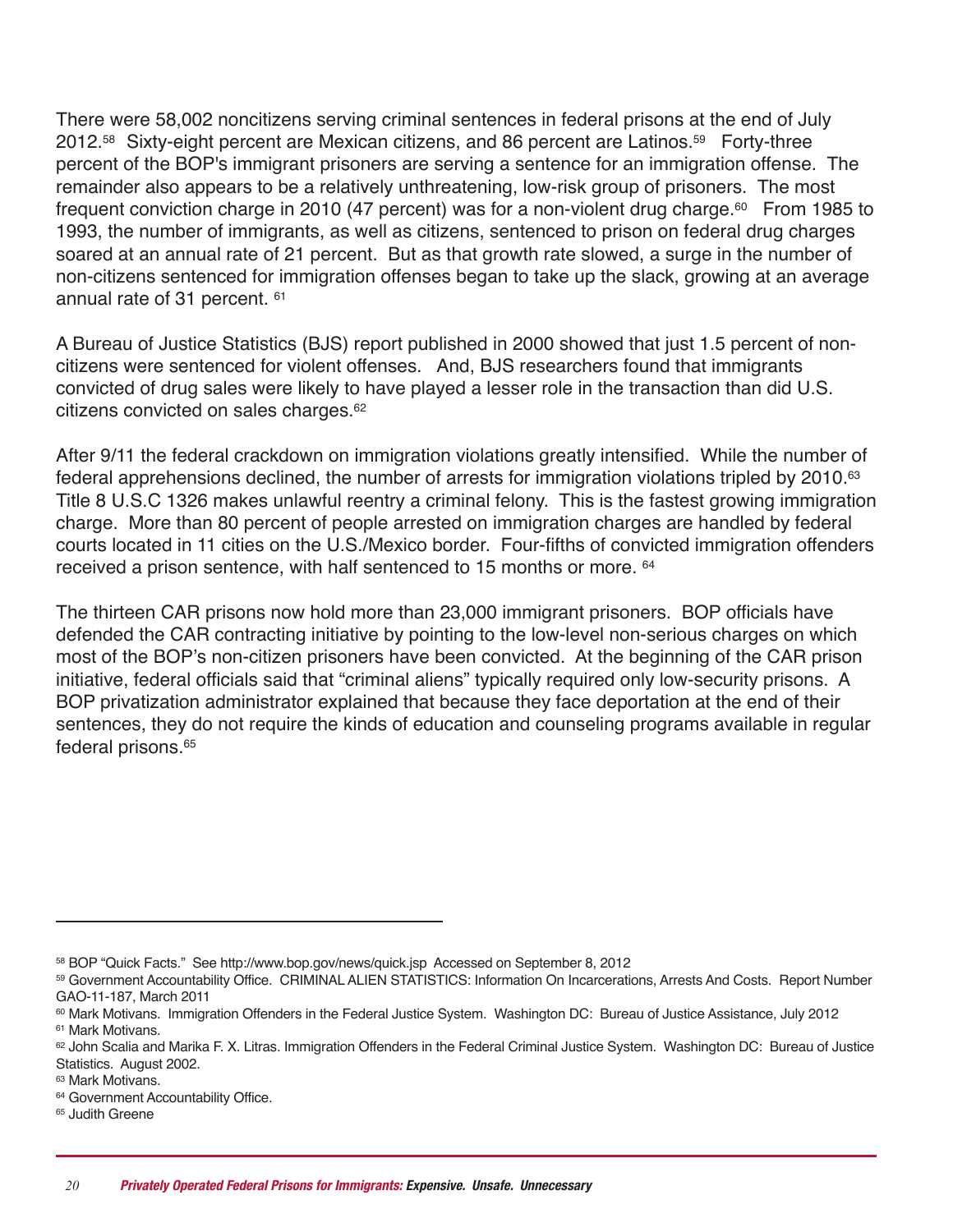#### **concLusion**

Despite evidence that private prisons are substandard compared to those operated by government agencies, prison privatization is unlikely to be halted in the federal system until population growth in the federal prison system is curtailed. Halting Operation Streamline in the federal courts would be a good place to start. Efforts to reform federal drug sentencing and the harsh immigration laws and policies must continue.

The immigration laws adopted by Congress in 1996, especially as they interact with federal drug laws, represent a doubling down on punishment for noncitizens – subjecting them to severe sentences for non-violent drug offenses, and then further punishing them with detention and deportation. Coupled with the decision to prosecute border crossers as criminals, rather than using the civil enforcement provisions already available under the federal immigration laws, these harsh policies have created an extremely expensive and problem-plagued second-class penal system of segregated immigrant prisons.